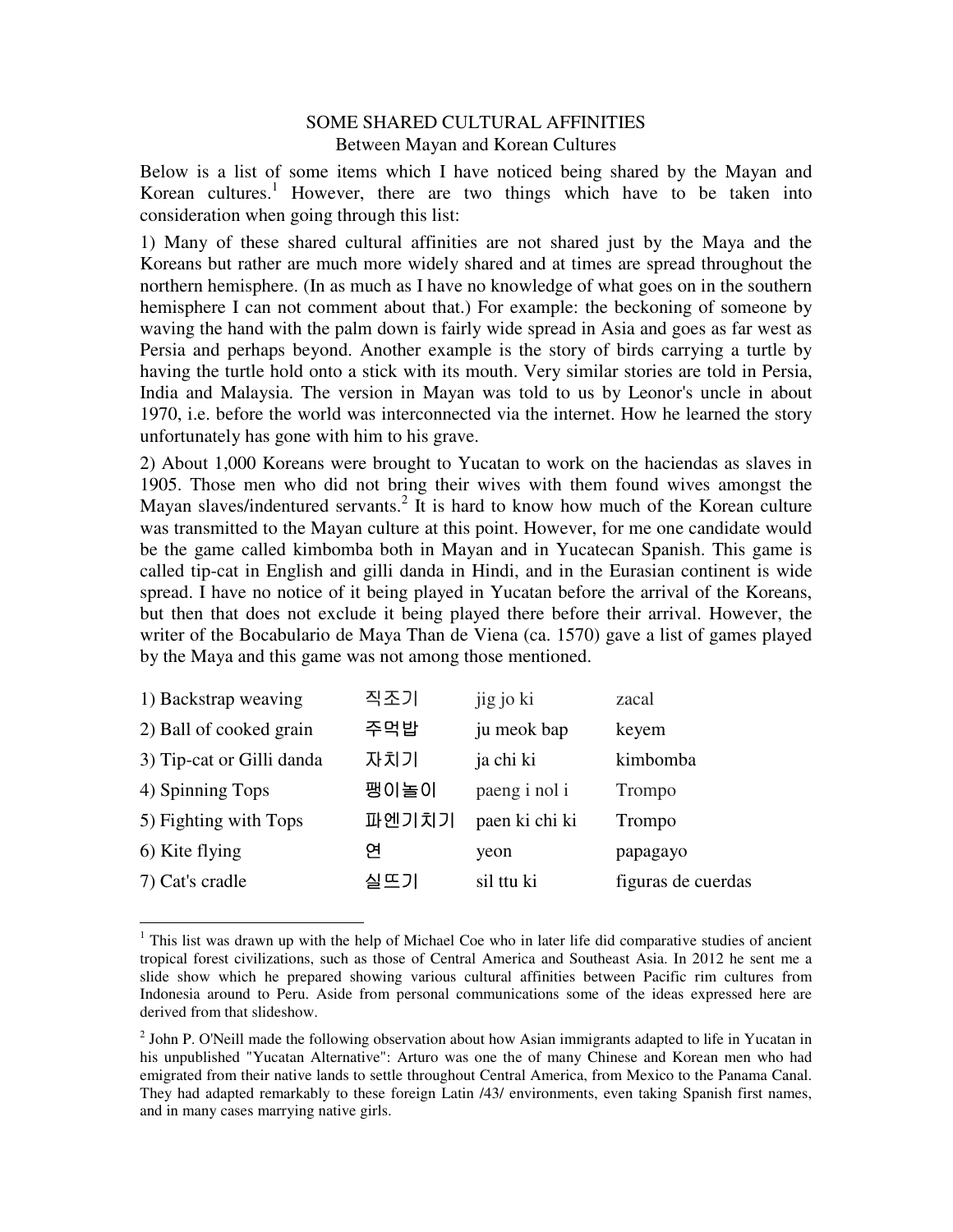| 8) Board game called Nyout 윷놀이                        |     | yuchinoli   | patolli                       |
|-------------------------------------------------------|-----|-------------|-------------------------------|
| 9) Rock stacking                                      | 탑파  | ttap ba     | multun / ppictun              |
| 10) Table for the anniversary of the death of someone |     |             | u haab cimic                  |
| 11) Beckoning with palm down                          |     |             | Bech kab pay                  |
| 12) Moon rabbit                                       | 옥토끼 | og to kki   | thul chilaan yokol u uich .U. |
| 13) Phallic sculptures                                |     |             |                               |
| 13) The use of red paint on important buildings       |     |             |                               |
| 15) Birds and turtle story                            |     |             |                               |
| 16) Slavery                                           | 노예  | noye        | Ppentacil                     |
| 17) Screen-folded books                               |     |             | Analte                        |
| 18) Hair tied into a top knot                         | 민상투 | Minsangtu   | Thuch                         |
| 19) World Direction Colors                            | 오방색 | Obangsaek   | Can Titzil Caan               |
| 20) Burial mounds                                     | 봉분들 | Bongbundeul | Muul                          |
| 21) Complex Kinship Naming System: See Appendix A     |     |             |                               |

Some Comments about the Above Items

1) Backstrap weaving 직조기 jig jo ki zacal

Backstrap weaving continues to be practiced over a wide area from southeast Asia north through China, Korea and Japan to the Maya area and into South America. Leonor's grandmother knew how to set up a backstrap loom but now in the Yucatecan Mayan area no one knows how to do this. However, the highland Mayan weavers continue to be famous for the cloth they produce on backstrap looms. In Korea there are now very few weavers which continue the tradition of backstrap weaving and most of the work, mainly hemp clothing used in funerary rites, is now produced on floor looms.

2) Ball of cooked grain 주먹밥 ju meok bap keyem

When the men in both the Korean and Mayan cultures go off to work or embark on a journey they take with them balls of cook grain, in the case of the Koreans cooked rice called 주먹밥 (ju meok bap) and the Maya balls of cooked corn called keyem, to be eaten when the need arises.

3) Tip-cat or Gilli danda 자치기 ja chi ki kimbomba

Evidences of tip-cat being played go back at least 2,500 years but it such a basic game and so wide spread on the Eurasian continent that it wouldn't be surprising if it is much older than that. However, the game seems to be limited to the northern Mayan area in the Meso-American region, or at least I have not had notice of it outside of the northern Mayan area, which might be an indication that it is a recent import into this area. Equally inexplicable is the derivation of the name of the game used by both the Maya and the Spanish speaking population of Yucatan: kimbomba. However, many of the imported Koreans which work on the haciendas had the last name Kim so perhaps there is some connection.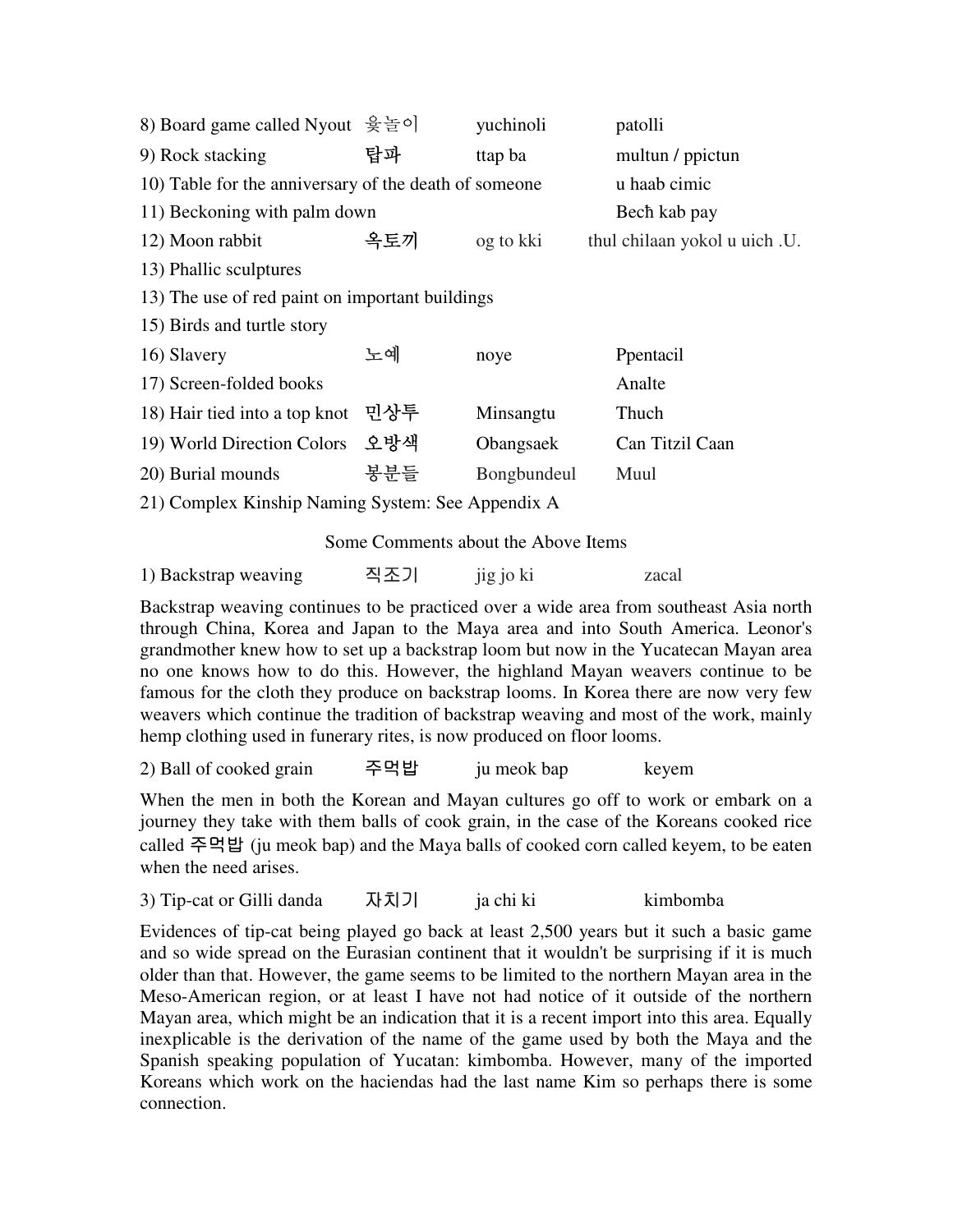4) Spinning Tops 팽이놀이 paeng i nol i Trompo

Paeng-inol-i: Spinning Tops - Korean-style involves spinning the top in an enclosed box, with points scored for various actions. Also popular were fighting tops where players tried to knock their opponents' tops out of a designated area. In the Maya area the spinning of tops is done in an open area. The top is shaped so that a string can be wound around the top of the top. The top is then thrown with one end of the string being held fast by the thrower. There appears to be seasons in which this activity, along with kite flying, kimbomba, playing with bottle tops, and other assorted games are played. These seasons are mostly weather-related, with kite flying especially dependent on there being windy days, meaning in the months of February through April. It should be noted that there is no mention of tops in the Mayan vocabularies nor in the Mayan literature, but that certainly does not preclude their existence in pre-columbian times. There is no known name for "top" in Mayan and the Spanish name, trompo, is used in the Mayan language.

5) Fighting with Tops 파엔기치기 paen ki chi ki Trompo

Paen ki chi ki has traditionally been a boys' game. It is played by spinning a round wooden top on its pointed end by whipping it with strings attached to a stick used to keep the top in motion. Players try to knock down their opponents' tops since the one who keeps his top spinning the longest wins. In this the Mayan version is somewhat similar in that the players try to knock each other's tops down with theirs.

6) Kite flying 연 yeon papagayo

The flying of kites again seems to be universal. However, again it should be noted that there is no mention of kites in the Mayan vocabularies nor in the Mayan literature, but that certainly does not preclude their existence in pre-columbian times. As in the case of kimbomba and trompo, the word for kite in modern Mayan is the Spanish word papagayo.

 $7)$  Cat's cradle  $\triangleq \Xi$ 기 sil ttu ki figuras de cuerdas

Again, a very universal pastime, but in this case on both continents.

8) Board game 윷놀이 yuchinoli patolli

There is a board game called 윷놀이 in Korean and a somewhat similar game called Patolli in Nahuatl have similar features. The Mayan name for this game is unknown but examples of are to be found throughout the ruined cities of the Maya. See Appendix C for examples of 윷놀이 and of Patolli.

9) Rock stacking ttap ba multun

Another very universal pastime on both continents. However, at least both for the Koreans and the Maya the stacking of rocks is normally accompanied by a certain amount of spiritual devotion. In the Maya area in some cases the stacked rocks take on a spiritual significance for the local populous and offerings begin to be made to them, such as the lighting of candles or the leaving of various offerings from money to food.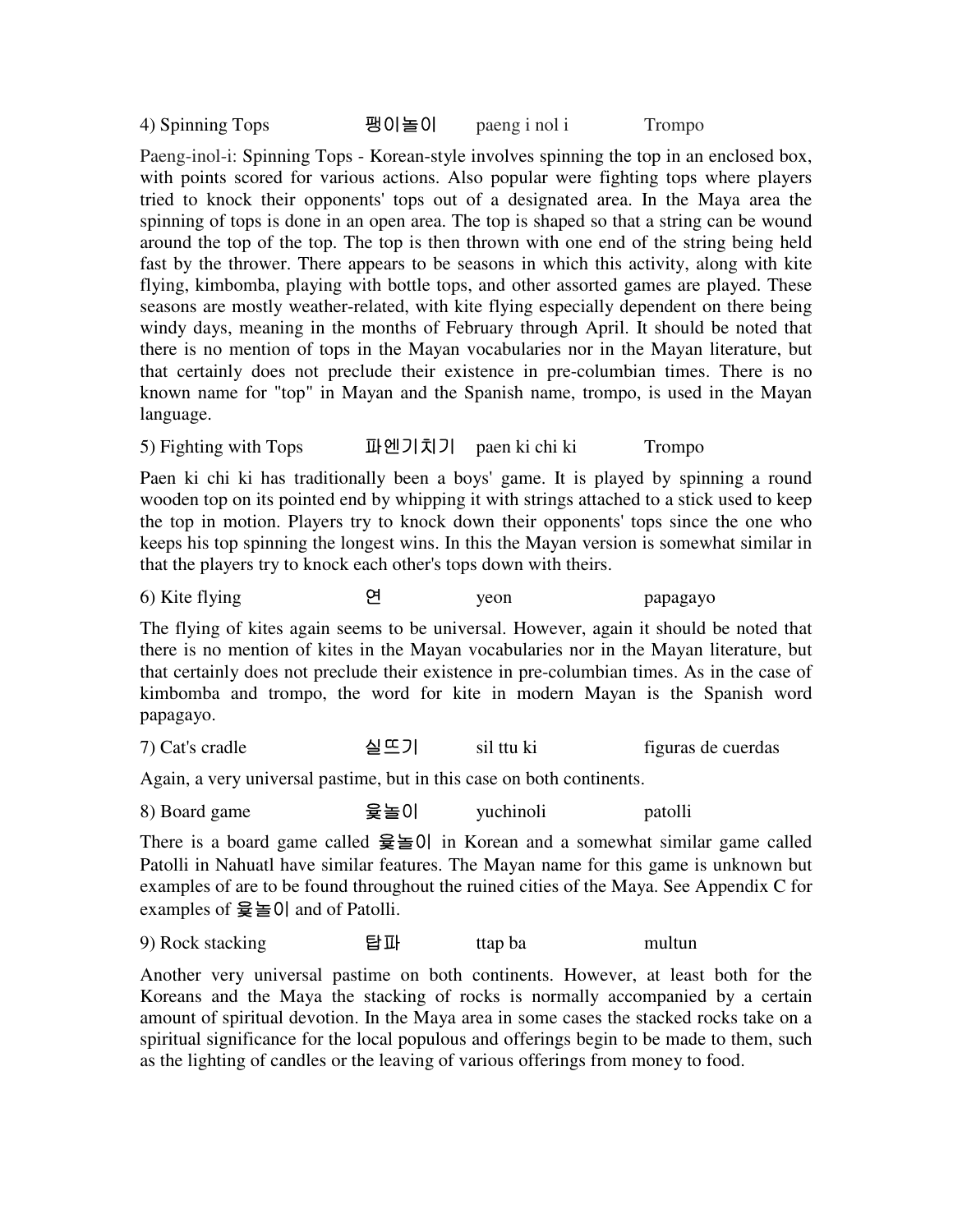10) Table set with food for the anniversary of the death of a person

 기제사ki je sa u haab cimic u hanal pixan

The setting of a table with the dead person's favorite foods on the anniversary of his/her death is common in both the Korean and Mayan cultures. The term u hanal pixan means specifically "the feast for the soul" whereas u haab cimic means "the anniversary of the death".

11) Beckoning with palm down Bech kab pay

As mentioned above, the beckoning of someone by waving the hand with the palm down is fairly wide spread in Asia and goes as far west as Persia and perhaps beyond. In western Europe more commonly the motion of beckoning someone is done with the palm of the hand up rather than down.

12) Moon rabbit – 옥토끼 g to kki thul chilaan yokol u uich .U.

Asian countries, including China, Korea and Japan share the idea that the figure which one sees on the face of a full moon is a rabbit. Meso-American cultures as well as other Native American cultures share the same idea.<sup>3</sup>

13) Slavery 노예 noye Ppentacil

While slavery was universal it seems from what we know of the practice in both Korea and amongst the Maya that slavery was not a permanent condition, rather that people could become slaves mainly for economic or political reasons, i.e. becoming indebted or offending the state authorities, and that people could also emerge from slavery once the debt was paid off in one form or another. This in contrast to the African slave trade where slavery was usually a permanent condition.

14) Screen-folded books are to be found in the southern Asian culture and in Meso-America.<sup>4</sup> In Korea screen-folded books are to be found in the Buddhist monasteries.<sup>5</sup>

15) Birds and turtle story

The story of birds carrying a turtle by having the turtle hold onto a stick with its mouth seems to be used in many of the Eurasian countries as a reading lesson for school children. Very similar stories are told in Persia, India and Malaysia and are to be found in texts meant for young readers. How and when this story got into the Mayan story telling cycle is unknown. It should be mentioned that there are also a number of stories in the Mayan folktale cycle which appear to be based on Aesop's fables and also various stories which appear to be derived from 1,001 Nights. The latter most certainly come from

 $\overline{a}$  $3$  Confirmed in a note from Michael Coe on 2/4/2018. In Nahuatl the phrase is tochton, isco uetztoc metztli (little rabbit laying across the face of the moon). Sahagún, Book 7, Chapter 2.

<sup>4</sup> Personal communication from Michael Coe, 2/1/2018

<sup>5</sup> Personal communication from John Cha, 12/9/2020.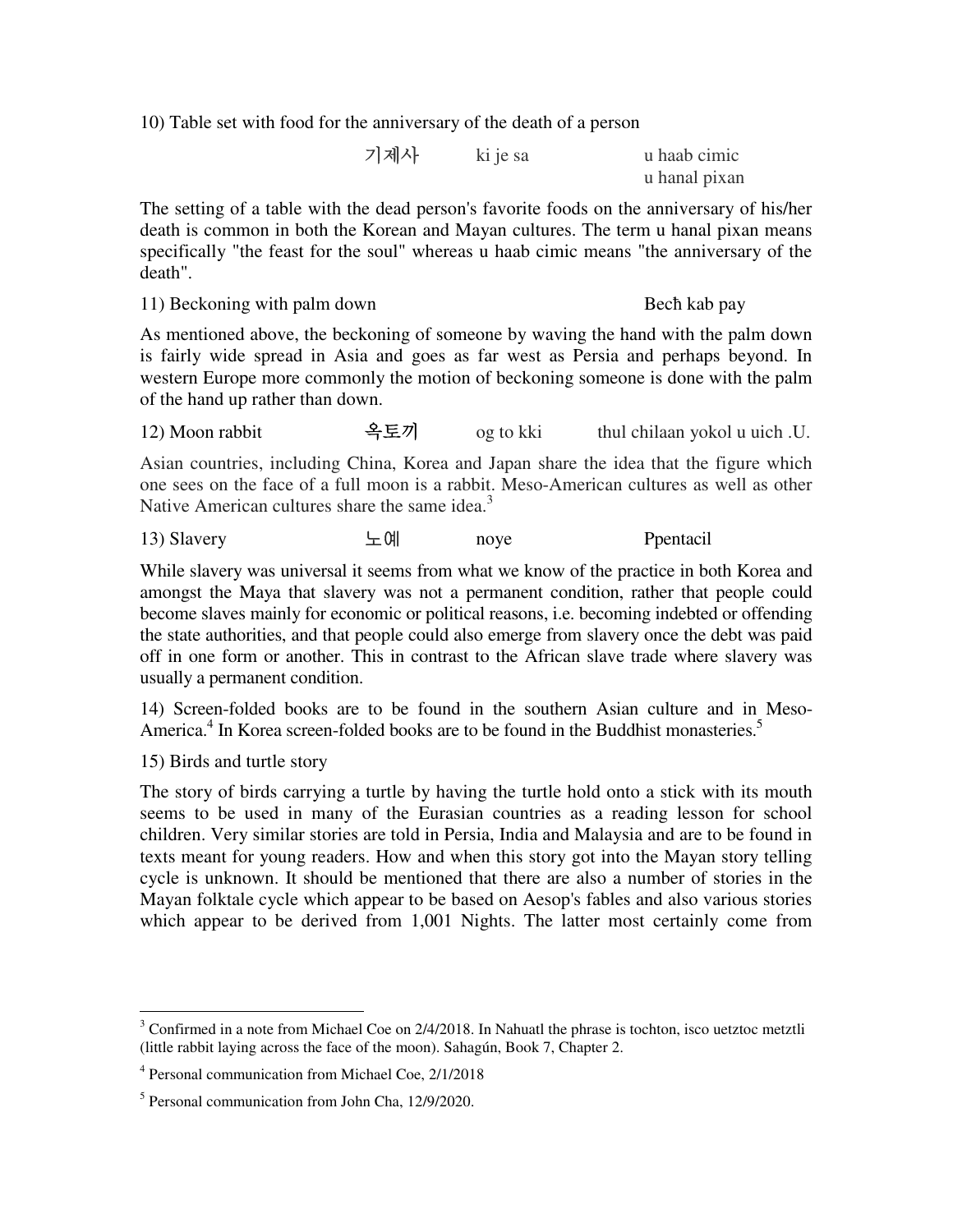Mayan translations of 16th, 17th and 18th century Spanish almanacs which often printed these stories. $6$ 

16) Phallic sculptures are frequently found at Mayan ruin sites. There are also phallic representations in various forms throughout Asia from Thailand to Japan. In Korea there are even parks dedicated to phallic sculptures, such as the Haesindang Park.

17) Many Mayan sites in particular but also Meso-American sites generally were originally painted in red. Japan, Korea and China also use red paint for many temple structures.

18) Topknots were a common hair style for men in the Joseon period and in east Asian countries in general. Among the Maya it was also a common hair style for men before the Spanish conquest.

19) The use of World Direction Colors:

Comparison of World Direction Colors Of Various Cultures in the Americas and Asia

Various cultures both in the Americas and in Asia assign colors to the world directions. Given here is a look at these various assignations. Note that the Maya and the people of Meso-America generally go in a counterclockwise manner when dealing with the world directions whereas most of the other cultural areas go in a clockwise manner:

| America               | East | North |  | West  South  Center  CW or CCW |
|-----------------------|------|-------|--|--------------------------------|
| Apache $7$            |      |       |  | CW                             |
| Aztec                 |      |       |  | <b>CCW</b>                     |
| Cherokee              |      |       |  | <b>CCW</b>                     |
| Cheyenne              |      |       |  | CW                             |
| Dakota                |      |       |  | CW                             |
| Hopi                  |      |       |  | CW                             |
| Jicarilla             |      |       |  | CW                             |
| Lakota                |      |       |  | CW                             |
| Maya                  |      |       |  | <b>CCW</b>                     |
| Mescalero             |      |       |  | CW                             |
| Navajo                |      |       |  | CW                             |
| Oglala                |      |       |  | ${\rm\bf CW}$                  |
| Pueblo                |      |       |  | CW                             |
| Seneca                |      |       |  | <b>CCW</b>                     |
| Shoshone <sup>8</sup> |      |       |  | CW                             |
| Tarascan              |      |       |  | $\overline{\cdot}$             |

Figure 201 of "A GRAMMAR and ANTHOLOGY of the YUCATECAN MAYAN LANGUAGE" and for the story itself see pages 298-301.

 $<sup>7</sup>$  It has been noted that each Apache tribe has its own color system. See the colors given for the Jicarilla</sup> and Mescalero.

<sup>&</sup>lt;sup>8</sup> The Shoshone give the following attributes to these colors: White: purity; Yellow: sun; Red: earth; Blue: sky; Green: the world in which we live.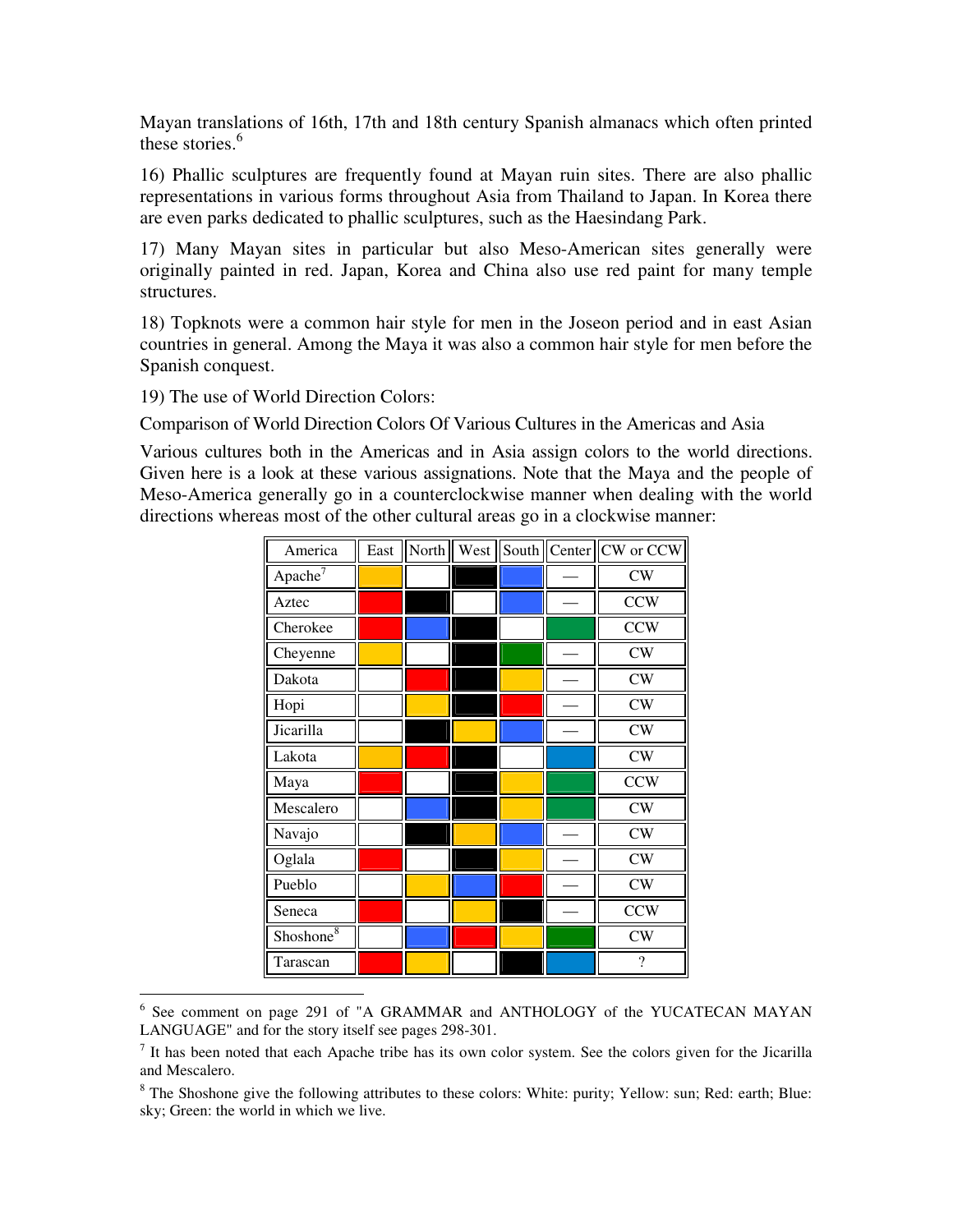| Asia                | East |  |  | North    West    South    Center    CW or CCW |
|---------------------|------|--|--|-----------------------------------------------|
| China <sup>9</sup>  |      |  |  | CW                                            |
| Ainu                |      |  |  | CW                                            |
| Korea <sup>10</sup> |      |  |  | CW                                            |
| Turkic              |      |  |  | CW                                            |
| Kalmyks             |      |  |  | CW                                            |
| Tibet-1             |      |  |  | CW                                            |
| Tibet-2             |      |  |  | CW                                            |
| Tibet-3             |      |  |  | CW                                            |

## Asian World Direction Colors

World direction colors and associated attributes are also listed in chants made by Korean shamans named mudang. As can be seen in the above color chart, the Korean color arrangement agrees with the Chinese and Ainu color arrangements.

There are various opinions about the Tibetan world direction colors, but it appears that colors in the cells labeled Tibet-1 are the usual colors. Aside from the colors listed in Tibet-2 and Tibet-3 there are other sequences as well. Note that the Kalmyks, who share many cultural traits with the Tibetans, have three of the same world direction colors in common with Tibat-2. A sample of a Tibetan chant from the Tibetan Book of the Dead is as follows:

May the ethereal elements not rise up as enemies; May it come that we shall see the Realm of the Blue Buddha. May the watery elements not rise up as enemies; May it come that we shall see the Realm of the White Buddha. May the earthy elements not rise up as enemies; May it come that we shall see the Realm of the Yellow Buddha. May the fiery elements not rise up as enemies; May it come that we shall see the Realm of the Red Buddha. May the airy elements not rise up as enemies; May it come that we shall see the Realm of the Green Buddha. May the elements of the rainbow colour not rise up as enemies; May it come that all the Realms of the Buddhas will be seen.<sup>11</sup>

Korean shamans will call out the four cardinal points plus the center of the world with their associated world direction colors in their rituals as can be seen in the following chant. Compare with the English translation of a Mayan chant found on page 1 of the Book of Chilam Balam of Chumayel given in the adjoining column:

The attributes of these colors are: Blue = wood; Black = water; White = metal; Red = fire; Yellow = earth.

<sup>&</sup>lt;sup>10</sup> The same attributes are shared in Korea. This color scheme is called 오방색 (Obangsaek) in Korean.

 $11$  See p. 83: Mu-ga: The Ritual Songs of the Korean Mudangs.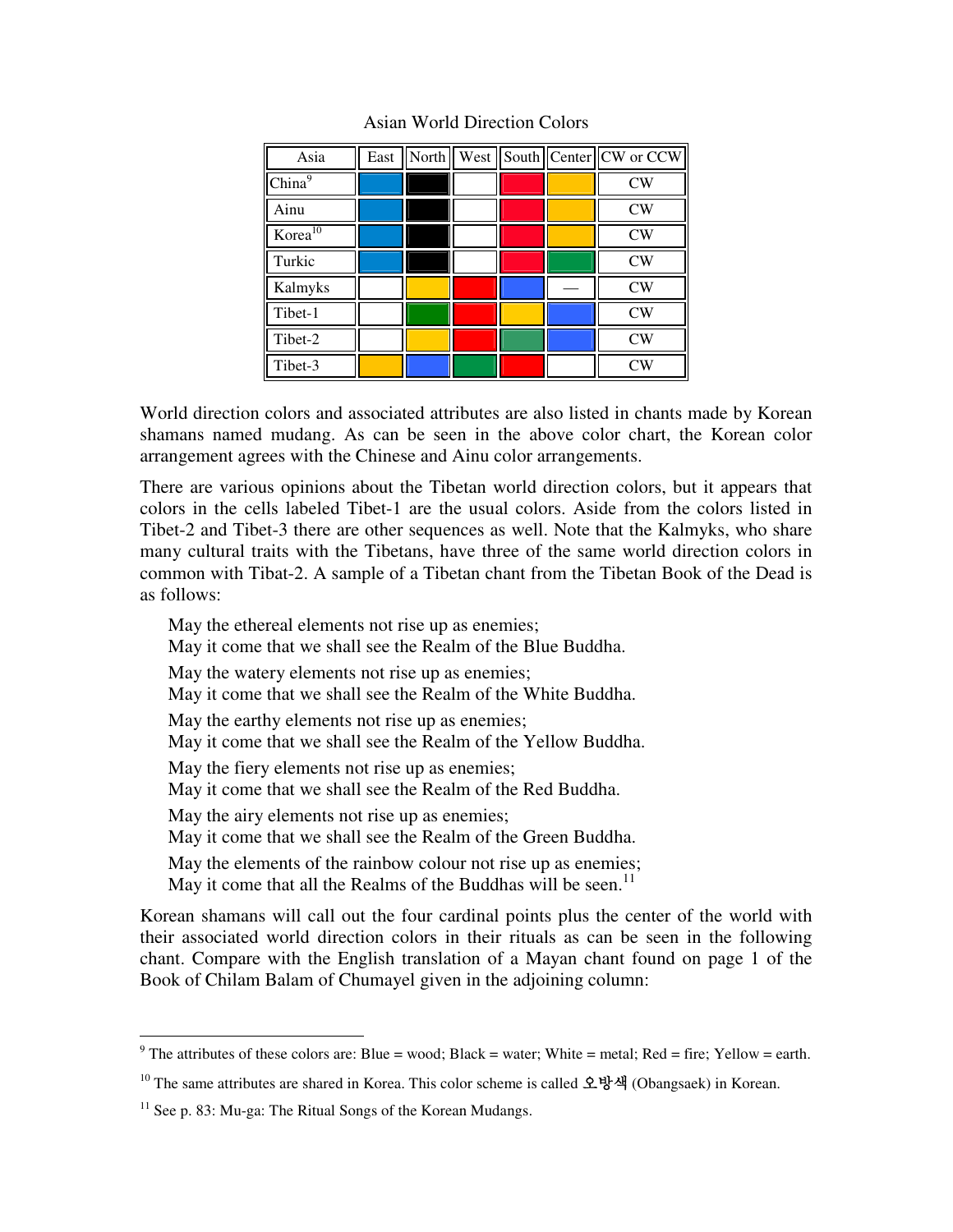#### Korean

- 1. Look there to the East! To the East dwells the Blue Genera1. There lies the Blue-Glass World. Place the Blue Candle in the Blue Lantern. Light the Candle in the Blue-Fire Lantern. Hang the Lantern on the Blue-Dragon Gate, And guide her on the road to Paradise.
- 2. Look there to the South! To the South dwells the Red General. There lies the Red-Glass World. Place the Red Candle in the Red Lantern, Light the candle in the Red-Fire Lantern, Hang the Lantern on the Red-Phoenix Gate, And guide her on the road to Paradise.
- 3. Look there to the West! To the West dwells the White General. There lies the White-Glass World. Place the White Candle in the White Lantern, Light the Candle in the White-Fire Lantern, Hang the Lantern on the White-Tiger Gate. And guide her on the road to Paradise.
- 4. Look there to the North! To the North dwells the Black General. There lies the Black-Glass World. Place the Black Candle in the Black Lantern, Light the Candle in the Black-Fire Lantern, Hang the Lantern on the Black-Tortoise Gate, And guide her on the road to Paradise.
- 5. Look there to the Center! In the Center dwells the Yellow General. There lies the Yellow-Glass World. Place the Yellow Candle in the Yellow Lantern. Light the Candle in the Yellow-Fire Lantern, Hang the Lantern verily on Dead Center, And guide her on the road to Paradise.

 And with a pair of bluebirds holding a flag, Behold! We enter into Paradise!<sup>12</sup>

#### Mayan

red flint is the stone of the east red ceiba of abundance is the arbor of Red Muzen Cab<sup>13</sup> red bullet trees are his trees red vines are his camotes red vines are his lima beans red parrots are his turkeys red toasted corn is his corn

white flint is the stone of the north white ceiba of abundance is the arbor of White Muzen Cab white bullet trees are his trees white bullet trees are his camotes white lima beans are his beans white breasted turkeys are his turkeys white corn is his corn

black flint is the stone of the west black ceiba of abundance is the arbor of Black Muzen Cab black bullet trees are his trees black tipped camotes are his camotes black lima beans are his lima beans black beans are his beans black pigeons are his turkeys black speckled corn is his corn, black dark little corn is his corn

yellow flint is the stone of the south yellow ceibas of abundance are the arbors of Yellow Muzen Cab yellow bullet trees are his trees yellow bullet trees are his camotes yellow backed beans are his beans yellow bullet tree pigeons are his turkeys yellow corn is his corn

-

 $12$  See pp. 84-86: Mu-ga: The Ritual Songs of the Korean Mudangs.

<sup>&</sup>lt;u>.</u> <sup>13</sup> Literally, "he who bring forth honey", from the verb root  $muz =$  "to issue forth, to gush forth", and **cab** = "honey".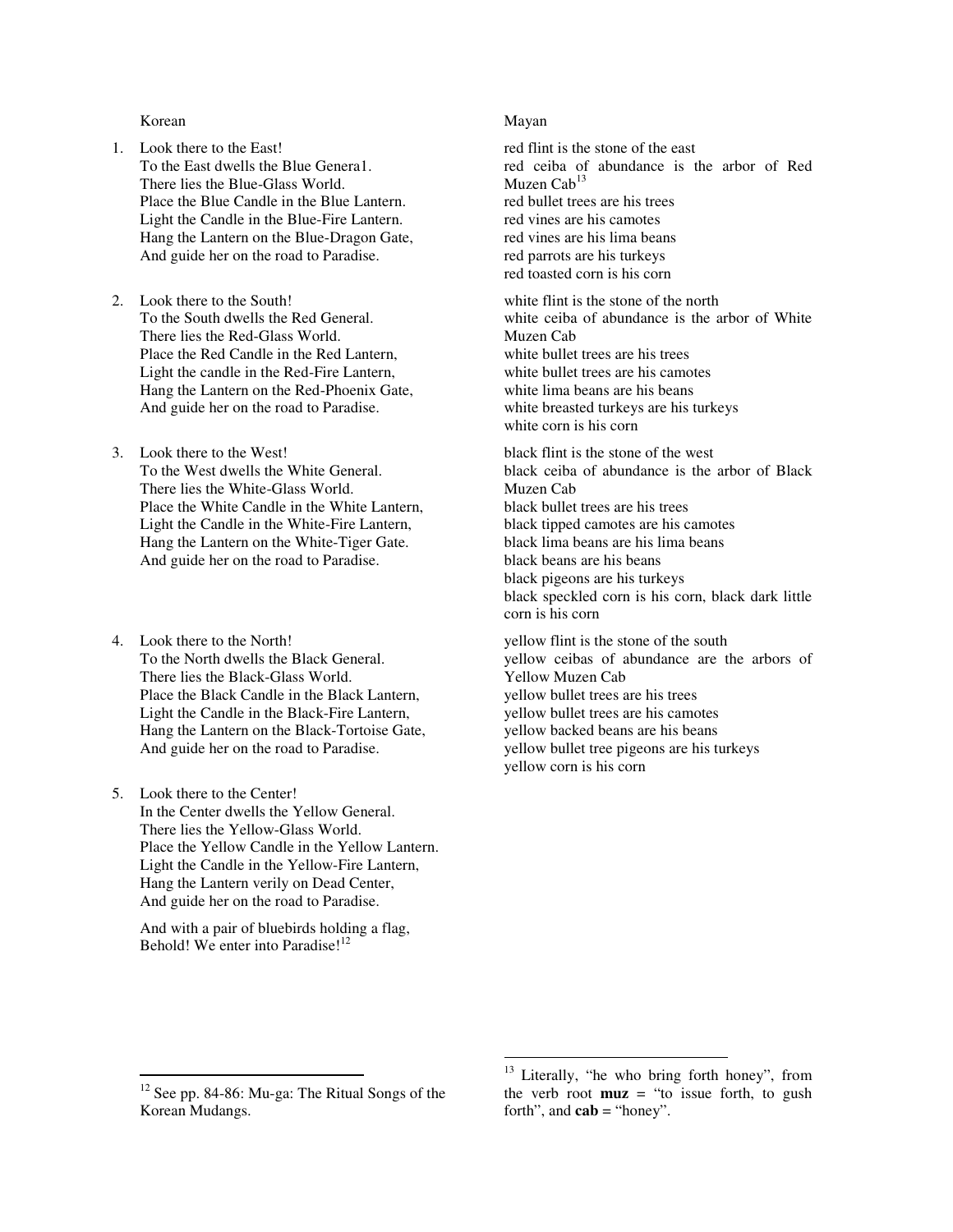There is a difference of opinion about which order the world directions are presented. In general though, it appears that the people north of the Tropic of Cancer go in a clockwise direction while those south of the Tropic of Cancer go in a counterclockwise direction.<sup>14</sup> An example of an exception to this is the Cherokee which name their directions in a counterclockwise direction, but perhaps that is because they brought this cultural traits with them when they migrated northward out of Middle America.<sup>15</sup> The Seneca are also an exception, perhaps because both Cherokee and Seneca speak Iroquoian languages and thus share certain cultural traits. $16$ 

20) Burial mounds, called 봉분들 (bongbundeul) in Korean and Muul (manmade mound) in Mayan, are not unique to these two cultures, with examples of complex burial mounds to be found throughout the world. However, in many other cultures burial mounds are reserved for important people from that culture whereas for both the Koreans and the Maya even the common people are placed in burial mounds. In both these cultures the size of the burial mound is often the indication of the importance of the person buried in it.

There is one noticeable difference between burial mounds between the two cultures. Burial mounds in Korea are individual whereas burial mounds for the common Mayan is in communal burial mounds. I have always assumed that the reason for burial mounds in Yucatan was because there is a lack of excavateable ground in many areas on the Yucatecan Peninsula since the peninsula is made up of a limestone shelf making excavation of graves in many areas impossible. However, because during certain climatic periods of increased precipitation it became the custom to build living area platforms, often referred to as house mounds<sup>17</sup> by archaeologists, in order to have a living area that

<sup>-</sup><sup>14</sup> Two different people in the Navajo area around Chinle, Arizona, noted that for them the sun begins its circle in the east and then goes south for the mid-day, and then north again for the setting sun, and that is why they do things in a clockwise manner. When I mentioned that the Maya do things in a counterclockwise manner they concluded that the sun must rise for the Maya in the east and then go north for the noon-day sun, which in fact does happen during a brief period during the summer. I am not sure that this is the real explanation, nor have I come across any explanation in the Mayan literature as to why the Maya and the people of Meso-America generally go in a counterclockwise manner when dealing with the world directions and things related to this.

<sup>&</sup>lt;sup>15</sup> This idea that the Cherokee migrated up from the south, some Cherokees placing the place of origin in South America, is common amongst the Cherokee, with both the Eastern Band in Cherokee, North Carolina and the Western Band around Tahlequah, Oklahoma, recounting a similar story. Of all of the nations who live north of the Mexican border they, along with the Seneca who share similar cultural traits through the Iroquoian language, are the only ones who work in a counterclockwise direction when calling out the world directions. I mentioned that the Meso-Americans also work in a counterclockwise direction to which they responded that of course that would make sense since their folk history says that they come from South America. In fact, in their reproduction of a Cherokee village at the Cherokee Heritage Center in Park Hill, Oklahoma, I was struck by the fact that one could transport the village and many of the culture artifacts from blow guns to metates to house styles to Yucatan and things would not seem that far out of place.

<sup>&</sup>lt;sup>16</sup> For a fuller discussion of world directions and the associated attributes see the collection of papers in Ti Can Titzil Caan. http://davidsbooks.org/www/Maya/WorldDirections.pdf

 $17$  House mounds are generally about 20 meters by 20 meters with a height between 0.5 meters and 1 meter. They consist of the broken rubble limestone rocks which predominates the Yucatecan landscape, then covered over by a layer of smaller rubble stone and in some cases capped with a plaster made from slake lime and fine gravel. It is upon these platforms that the one-room thatched houses were built along with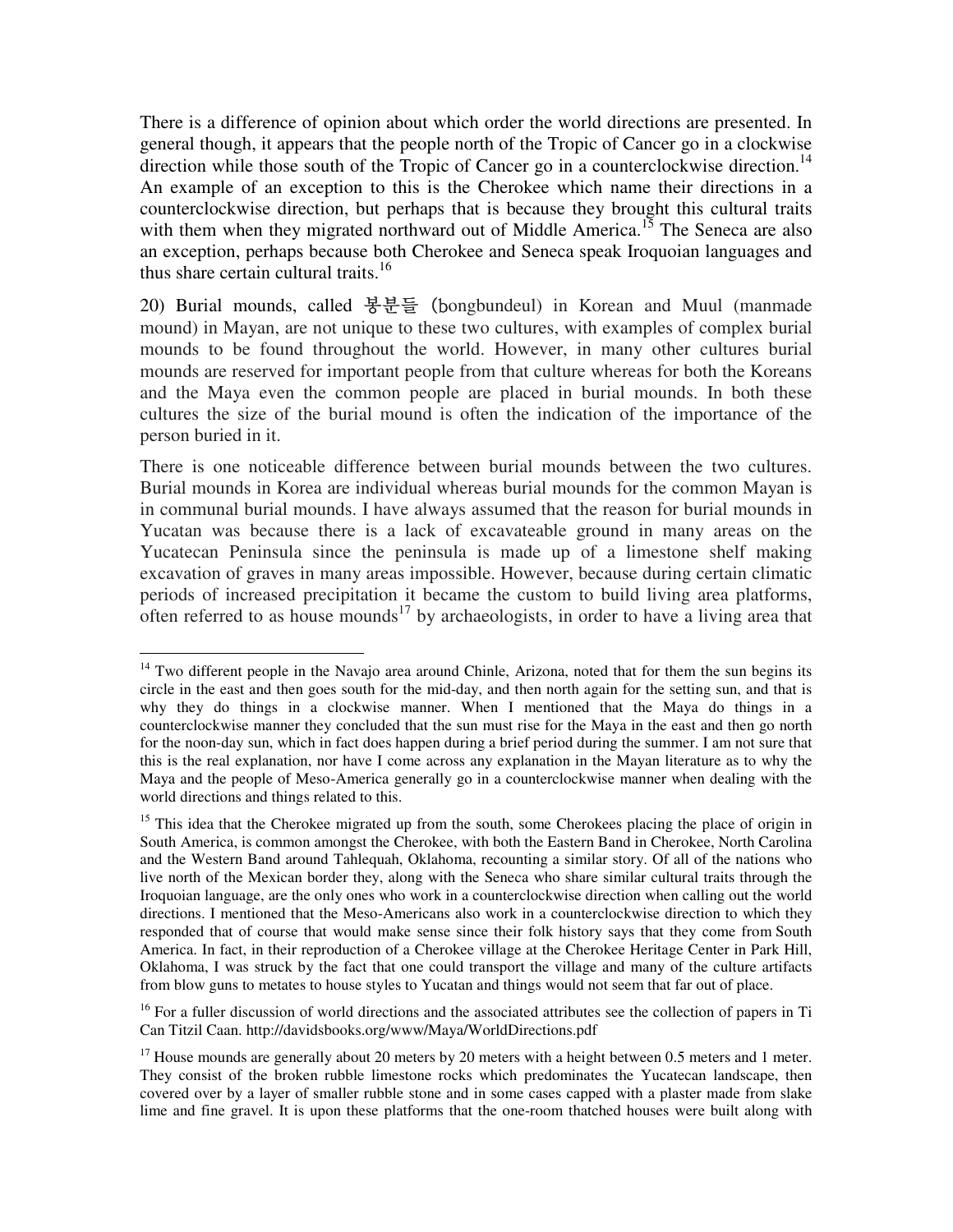would be free from flooding, these same house mounds became convenient places to bury the dead. It is not clear if this practice was carried out while the house mound was in use or afterwards after it was abandoned. In any case, is certain areas there is an abundance of house mounds, at times such as the area around Dzibilchaltun ruins with house mounds being scattered about every 100 meters or so. One has to realize that this area has been inhabited for at least 3,000 years. Given that Mayan agriculture depends on the slash and burn system of farming and further that the soil is only good for a maximum of three years, the result is that every ten years or so a family will move to the new garden location and abandon the old house mound.

## The Mongolian Spot

In common with many Asian populations as well as Amerindian populations, the birth mark called the "Mongolian Spot" is a common feature seen on both young Korean and Mayan children. This spot normally occurs on the sacrum-coccyx region at birth but disappears with time. Often children of mixed-race ancestry, in which one of the parents comes from a race in which the Mongolian Spot does not appear, will also have the Mongolian Spot at birth, so it seems to be a dominant genetic feature.<sup>18</sup>

### Shared Linguistic Attributes

The Korean language and the Yucatecan Mayan language shared many of the same consonants, something which does not seem to be true for the surrounding cultures of either of the two languages. Of particular note is the differentiation between regular consonants and consonants which are pronounced with extra force. The consonants which receive this treatment are roughly the same in both languages and in Mayan are written as follows: cħ, ɔ, k, pp, th, tz. In the Korean script designating the strong sound of a consonant is accomplished by doubling the consonant. Thus, for example,  $\vec{r}$  = ka and  $\vec{r}$  $=$  k'a. However, for vowels the Korean language is much more complex and there are some 21 representations of vowel sounds, although these are based on 6 principal representations with the rest being diphthongs. In Mayan in contrast there are 16 representations, 5 of which are principal representations, 5 which are reduplicate representations which are used to indicate glottal-stopped vowels and the other 6 being diphthongs. I have to say that neither I nor my wife Leonor can really tell the difference between some of the diphthongs listed in Korean, but there must be some subtle difference which our ears are not attuned to.

### Gender Neutral

Both the Mayan language and in Korean are gender neutral, meaning that the pronouns and personal adjectives are unisex. It is only through context that one learns what gender is being talked about. In the Mayan language, the pronoun set in, a, u, c', a (word)eex, u (oob) are also used as possessive adjectives. Examples: Tan in bin. = I am going. / ti in uotoch  $=$  to my house.

-

their separate kitchens. This housing arrangement continued to be used until recently and is still used in small isolated villages and individual living units which are set up in the farmers' gardens.

 $18$  For more about physical characteristics of the Maya see Stature Amongst the Maya of Yucatan: http://davidsbooks.org/www/Maya/STATURE.pdf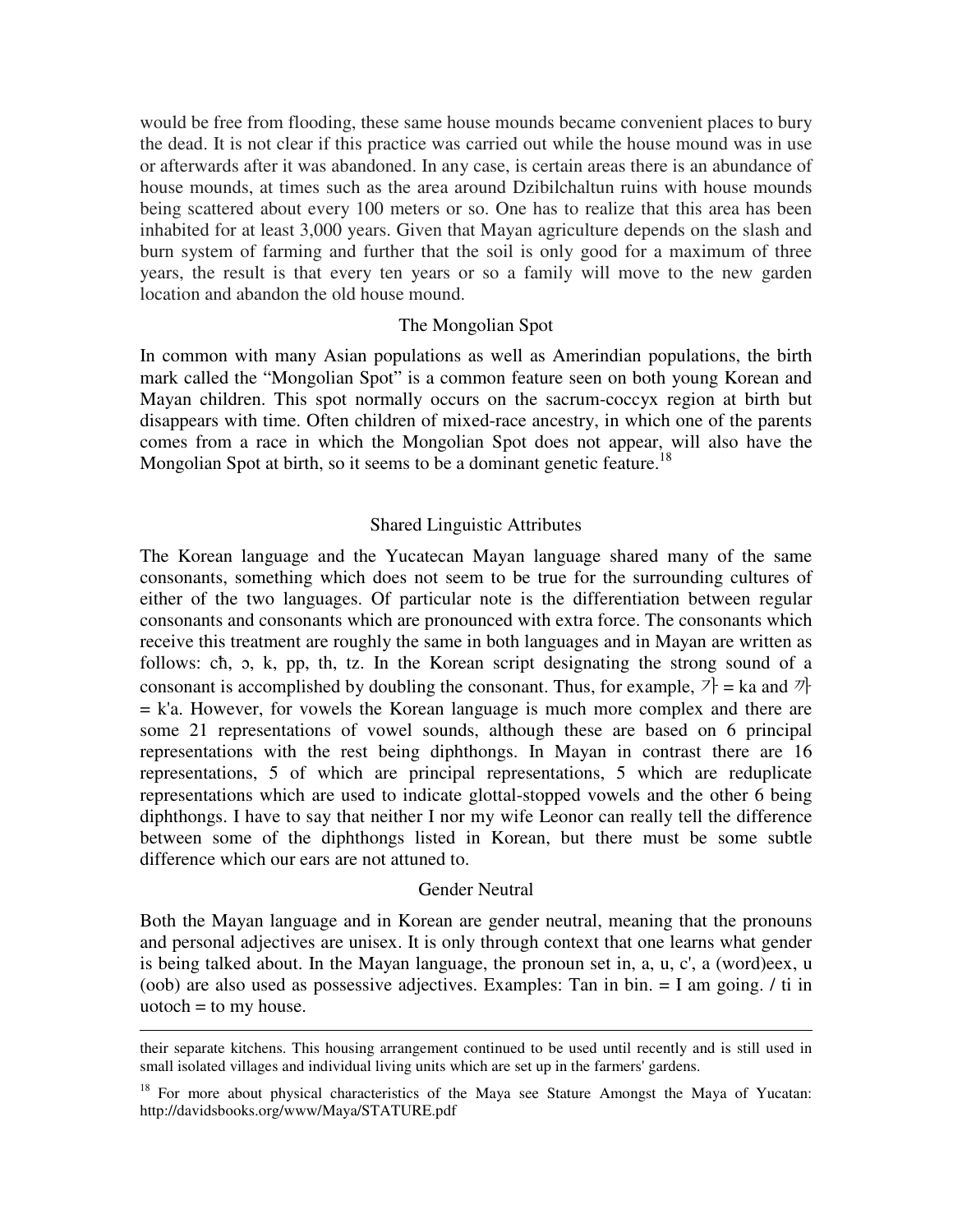### The Interrogative Marker **ka**

One item which the Korean and Yucatec Mayan language share is the use of the interrogative marker ka /  $\vec{v}$ . This marker is also used in Japanese, but I assume that there it is the standard k rather than a strong k:

| Are you going?   | 감니까?          | gam ni kka? (Korean)            |
|------------------|---------------|---------------------------------|
| Are you going?   | あなたは行きますか?    | Anata wa iki masu ka (Japanese) |
| Are you leaving? | 出発ですか?        | Shuppatsu desu ka (Japanese)    |
| Shall we go?     | Coonex ka lo? | 1570's Mayan                    |

CMM: Ka: postpuesta a algunas diciones adorna. Vt: Bax v ka dios: que cosa es dios. ¶ bax v ka lo?: que es aquella.

Note that while the writer of the Calepino Maya de Motul (CMM) states that ka adorns the phrase in which it appears, in fact his examples of usage in the sample phrases which include the word ka is often consistent with the use of ka as an interrogative marker in interrogative sentences in the Mayan literature.

In Modern Mayan as far as I know ka as an interrogative marker no longer exists. However, the interrogative marker noted in the Calepino continues to be used:

CMM: Ua: postpuesta a la primera dicion es interrogatiua; por ventura? ¶ tech va ah benel tin pach: por ventura has de yr conmigo? ¶ y si la interrogacion se ha de dyplicar se pondra en el segundo lugar xin. ¶ tech va haoi in mehen? Pedro xin: por ventura açotaste tu a mi hijo, o açoto por ventura Pedro.

| Are you going?            | Tan ua bin?                                                     | Modern Mayan |
|---------------------------|-----------------------------------------------------------------|--------------|
|                           | The Use of A in Korean versus Ah in Mayan<br>In Front of Titles |              |
| 아저씨 (ajeossi)             | mister, uncle, pops                                             |              |
| 아비 $(abi)$                | father                                                          |              |
| 아버지 (abeoji)              | father, daddy, pop, sire                                        |              |
| 아버님 (abeonim)             | father, father-in-law                                           |              |
| 아빠 (appa)                 | dad, pappa                                                      |              |
| 아줌마 (ajumma)              | madam                                                           |              |
| 아주머니 (ajumeoni) old woman |                                                                 |              |
| 아가 $(aga)$                | baby, child                                                     |              |
| 아가씨 (agassi)              | miss                                                            |              |
| $\phi$ [0] $(a i)$        | child                                                           |              |
| 아들 (adeul)                | son, boy                                                        |              |
| 아내 (anae)                 | wife                                                            |              |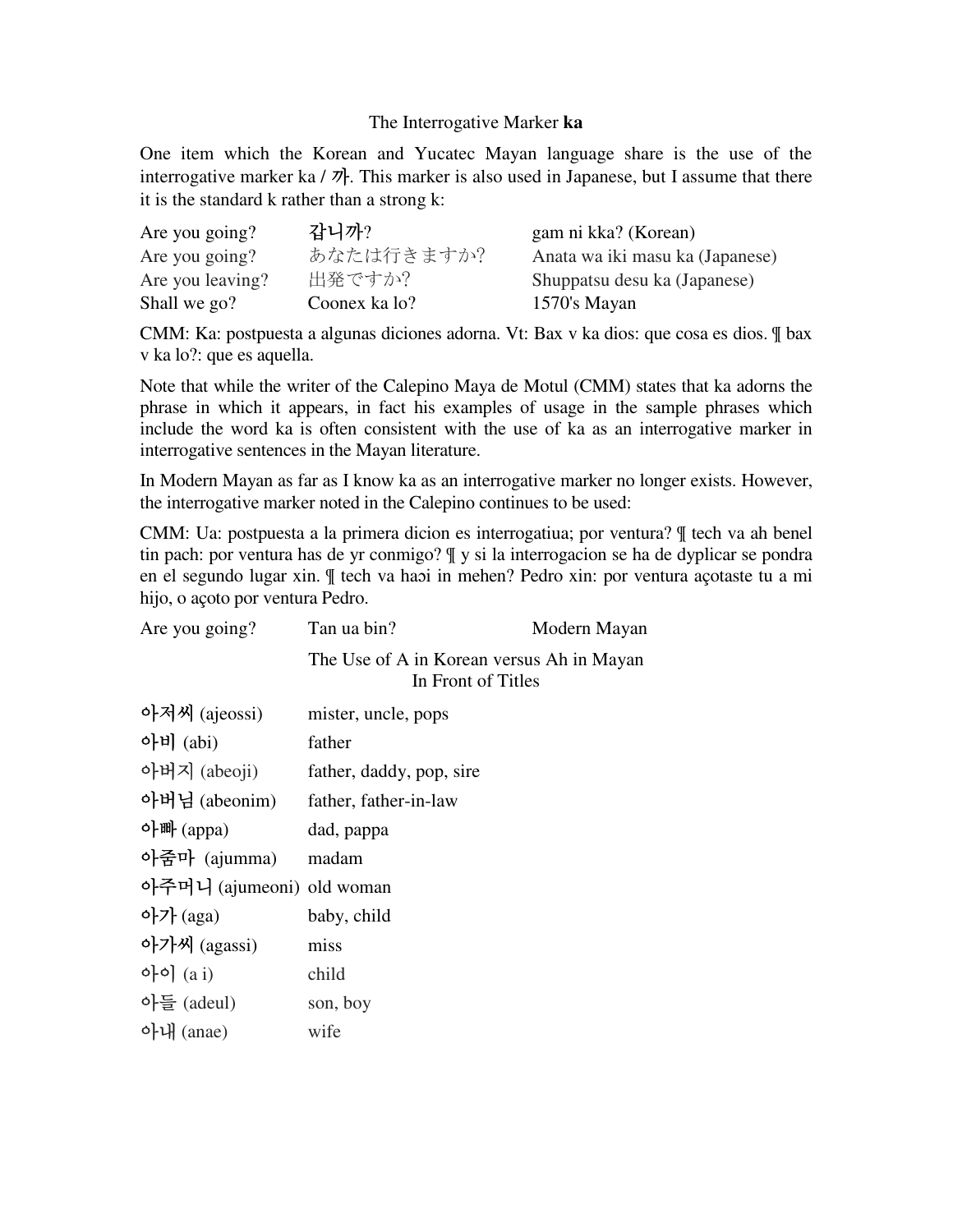Ah chun cahil: señor de casa, o padre de familias. (cmm)

Ah ioin ah cicnal: hermanos de padre y madre. (cmm)

Ah ioin ah çucunlah: hermanos de padre y madre. (cmm)

Ah ioin ah çucunlah: los que estan entre si conforme y hermanados. (cmm)

Ah ioin çucunil: hermanos o proximos. (cmm)

Ah bac: niño o muchacho pequeño. ¶ Ix bac: niña. (cmm)

Ah kin: sacerdote. (cmm)

Ah mektan cah: regidor, caçique o gobernador que rige alguna gente o pueblo. (cmm)

Ah alnal: la muger que tiene hijos, o madre. (cmm)

Ah al: la parida, todo el tiempo que esta en la cama. (cmm)

Ah al: muger paridera, que pare muchas vezes, y yegua, vaca. (cmm)

Ah alançah: partera o comadre que ayuda a parir. (cmm)

Ah alnal: la muger que tiene hijos, o madre. (cmm)

Ah cħuplal al: muger que tiene hijos. (cmm)

Ah cim ichamil: viudez de la muger. (cmm)

Ah concon tzubul:: Puta, muger desonesta: coo, ix coo yaom, ix cacab ach .l. yaom pel. ¶ Puta, que se conbida y se bende: ah concon tzubul. (bmtv)

Ah icham: la casada que tiene marido. (cmm)

Ah ichamçah: casamentero que casa la muger. (cmm)

Ah ichamcil: la muger que se quiere casar o se viene a casarse. (cmm)

Callejera muger: ah alcab cħuplal .l. ah xinxinbal cħuplal. (bmtv)

# Emphatic H

Another shared feature is putting extra emphasis on words which begin with the letter h when the speaker wishes to emphasize a point or when in a state of excitement. This is accomplished by constricting the area between the back of the tongue and the back part of the pallet thus producing an aspirated rattling sound. In both cultures this is now used less than formerly. Amongst the Maya it also appears to be regional, with a greater use of this to be found in the area around Piste, although that might be the function of this mode of adding emphasis to speech fading out in other areas, as for example in those Mayan speaking towns around Mérida. There is no mention of this feature in any of the grammars or vocabularies written by the Franciscan friars about the Mayan language so only personal observation since the 1960's is available.

In Korean however placing emphasis on a consonant is not limited to the letter h but is also applied to other consonants such as ch and k.

> Foreign Language Vocabularies In Korean and Mayan

Mention should be made of the fact that the Korean language has long been subjected to outside influences. This is most noticeable in the vocabulary. It is estimated that 60 to 70% of the words used in Korean are Chinese loan words and another 10% are Japanese loan words. An analogous situation occurs in English. English calls itself a Germanic language,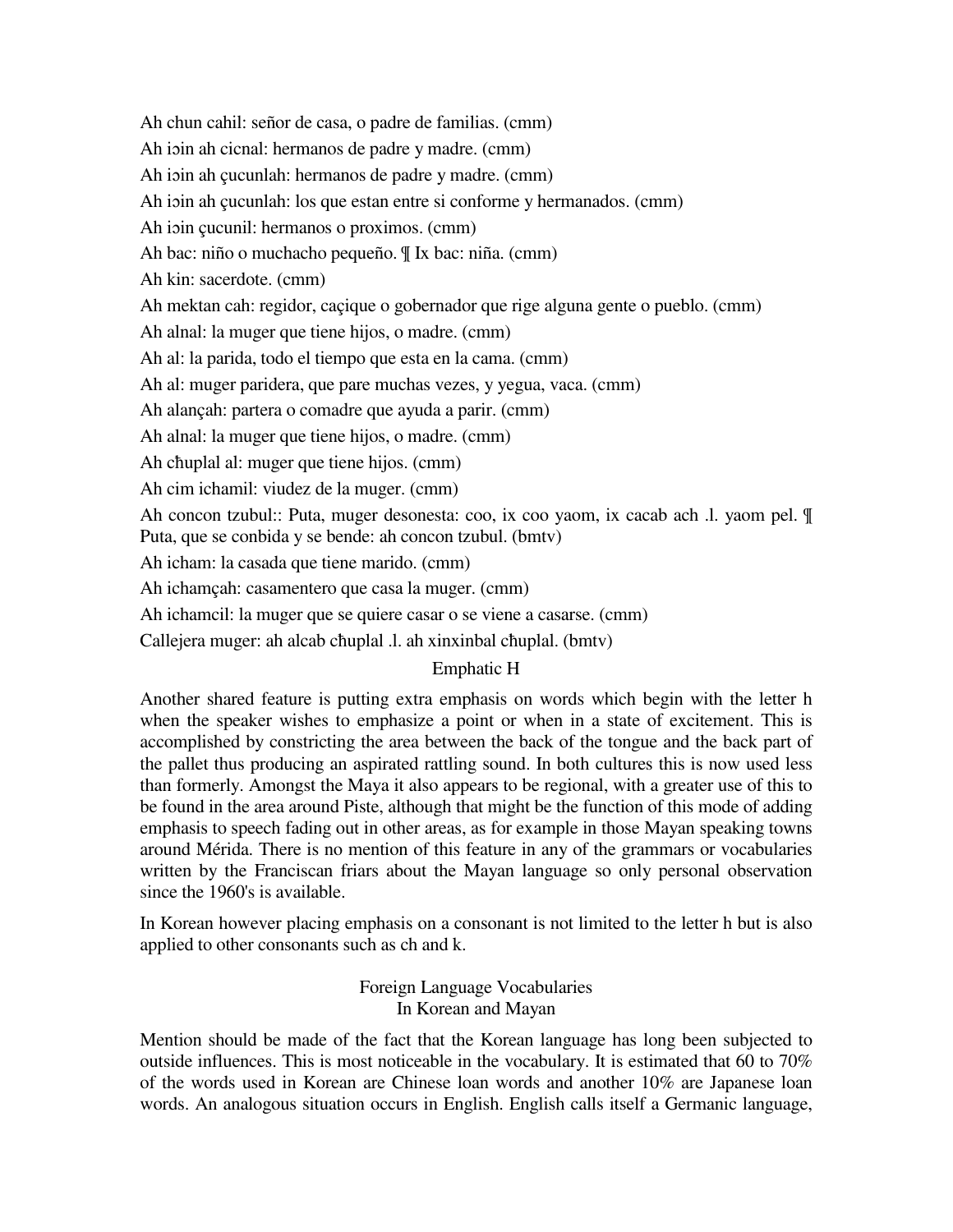and grammatically speaking for the most part it is. However, somewhere between 70 to 80% of the English vocabulary is derived from Greco-Latin words. Beyond that there are loan words used in the English language which are from other languages around the world. While not so heavily mixed with foreign languages as Korean and English, the Mayan language also uses a large vocabulary of foreign loan words, mostly from Spanish but also from Nahuatl and English. Again, as in the case of Korean and English where the grammatical structures are based on the original languages, the grammatical structure of modern Yucatecan Mayan is based on the pre-contact grammatical structure.

https://www.90daykorean.com/korean-sentence-structure/comment-page-1/#comments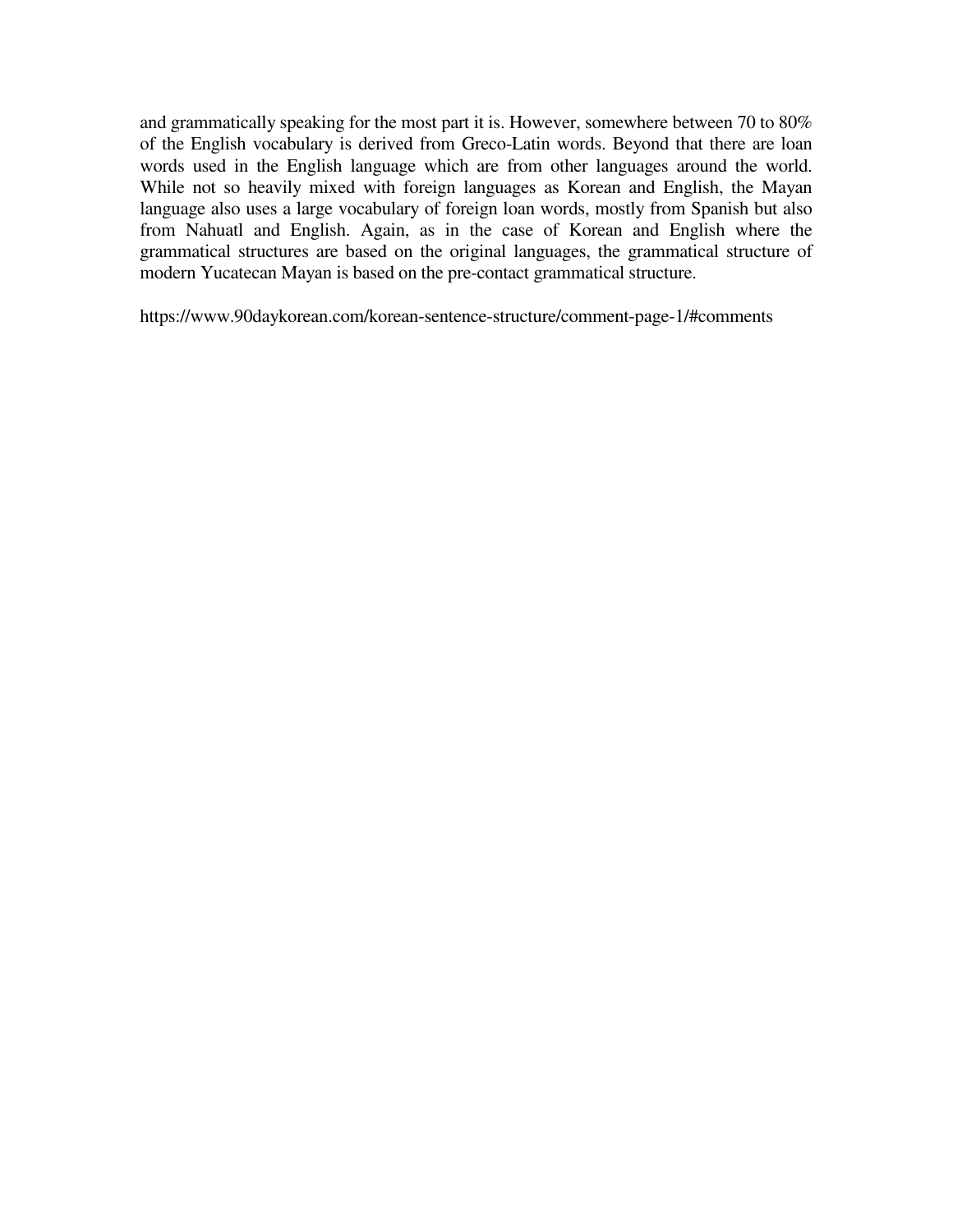### Appendix A

### Kinship terms in Mayan and Korean

### Mayan Kinship Terms

Padre, denotando cuyo **Yum**. Padre, no denotando cuyo. **Yumbil**. Padre legitimo. **Hach yum**. Madre legitima. **Hach naa**. Padrastro. **Zac yum**, **mahan yum**. Padre de mis ojos. **Yumichim**. Es palabra amorosa. Madre, denotando cuya. **Naa**. Sin denotar cuya. Naabil. Madrastra. **Zac naa**, **mahan naa**. La que esta en lugar de Madre. **Naylah**, **naaintah**, **naailan**. Madre de mis ojos. **Naychim**, **naachim**. Hijo de Padre, denotando cuyo. **Mehen**. Sin denotar cuyo. **Mehenbil**. Hijo Primogenito, o Mayor algo. **Yax mehentzil**, **nohol mehen**. Hijo, que nace despues de otro. **Tak**. Hijo adoptivo de Padre. **Mehentzilan**, **mehenilan**. Hijo, el menor de todos, de Padre. **Thup mehenil**. Hijo, que aun esta en el ventre. **Baal nakil mehen**. Hijo, a quien no se le conce Padre. **V mehen booy**. Hijo successor, y heredero. **Kexul**. Hijo, o hijo de leche. **Alan**. Hijo bastardo, o natural, de Padre. **Ueybil mehen**, **tzubil mehen**, Hijo legitimo de Padre. **Hach mehen**. Hijastro, o entenado de Padre. **Zac mehen**, **mahan mehen**. Hija de Padre, denotando cuya. **Ix mehen**. Hija de Padre, sin denotar cuya. **Ix mehentzil**. Hijo, o hija de Madre, denotando cuyos. **Al**. Sin denotar cuyos. **Albil**. Pero para distinguir suelen decir: **Xibil al**, hijo; **C**£**upul al**, hija. Hijo, o hija, Primogenitos de Madre. **Yax al**, **nohol al**. Hijo, o hija, unigenitos de Madre. **Ppeleel al**, o **ppel al**. Adopitvos de la Madre. **Alilan**. Hijos bastardos de Madre. **Ueybil al**, **tzubil al**, **cooilbil al**. Hijos legitimos de Madre. **Hach al**. Entenados de Madre. **Zac al**, **mahan al**. Hermano mayor. **Zucun**. Hermana mayor. **Cic**.

El que esta en lugar de Padre. **Yumlah**. V.g.: adoptante, Padrino, &c. Hijo unigenito de Padre. **Ppeleel mehenil**, o **ppel mehenil**. **cooilbil mehen**. Hijos ultimos de Madre. **Thup al**. Distinguiendose con **Ah**, y **Ix**.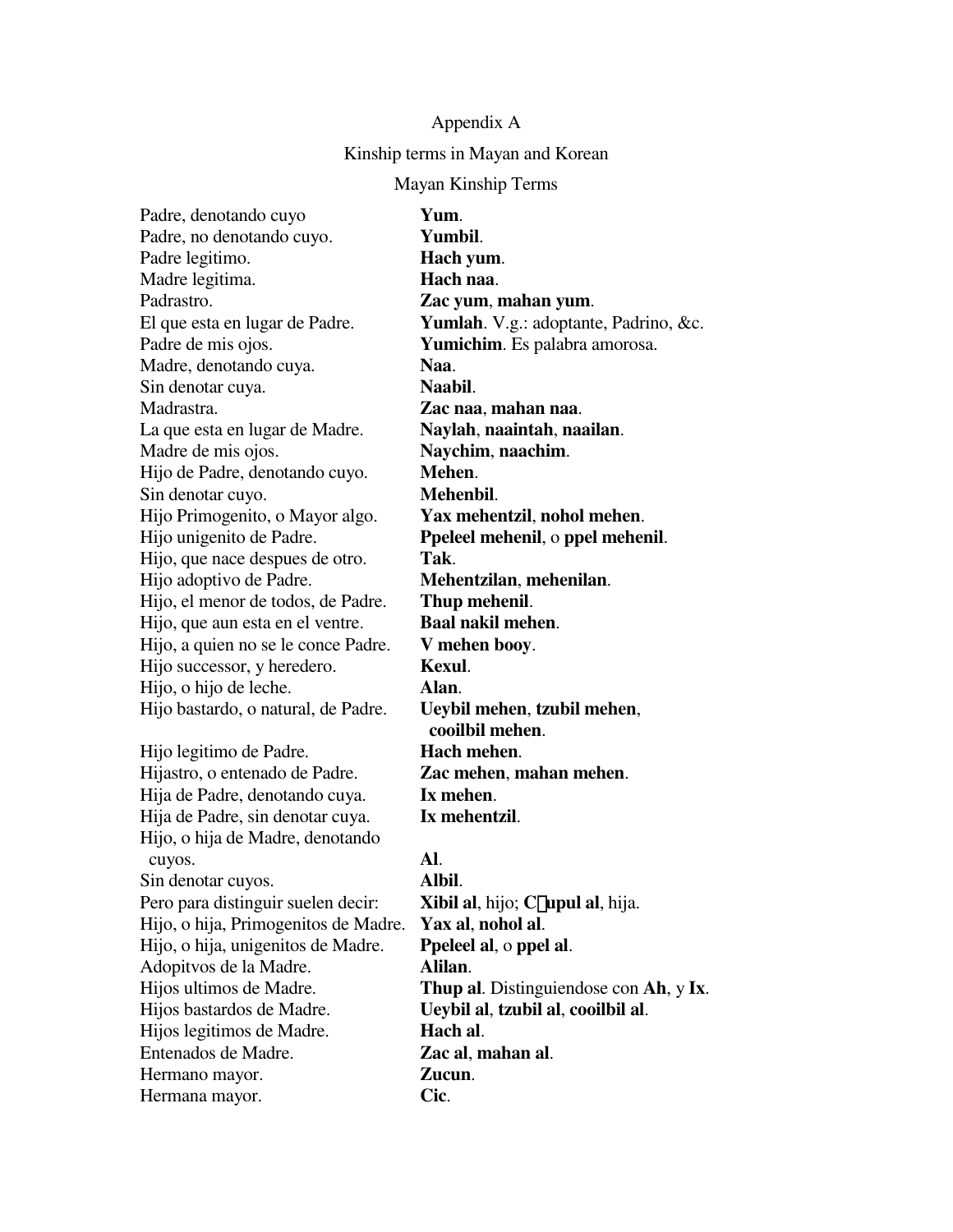| Hermoano, o hermana menores.                                            | Idzin.                                      |
|-------------------------------------------------------------------------|---------------------------------------------|
| Hermanos, y hermanas de un vientre. Ich.                                |                                             |
| Si plural.                                                              | Ichob.                                      |
| Hermanidad.                                                             | Idzin zucunil, idzinil.                     |
| Hermano, o hermana menor.                                               | <b>Idzinbil.</b> Pero es sin denotar cuyos. |
| El hermano, que nacio primero.                                          | <b>Baomal</b> , esto es en quanto hermano.  |
| El hermano mayor llama a su                                             |                                             |
| tercero hermano menor:                                                  | Boh idzin.                                  |
| Tio, que es hermano de Padre.                                           | Dze yum.                                    |
| Tio, que es hermano de Madre.                                           | Acan.                                       |
| Tia, que es hermana de Padre.                                           | Ix cit.                                     |
| Tia, que es hermana de Madre.                                           | Dze na.                                     |
| Tio marido de la tia hermana de Padre. Noh yum.                         |                                             |
| Sobrino, o sobrina hijos de hermana. <b>Achak</b> . Llaman assi el tio. |                                             |
| Sobrina hijo, de hermano, llamalo el tio. <b>Mehen</b> .                |                                             |
| Si es sobrina                                                           | Ix mehen.                                   |
| Sobrino hijo de hermana                                                 | Mehen.                                      |
| Assi le llama la tia.                                                   |                                             |
| Sobrina hija de hermano                                                 | Al.                                         |
| Assi le llama la tia.                                                   |                                             |

 317. Y es de notar, que con los mismos dichos vocablos hablan los tios y tias a las sobrinas. Tambien se note, que los primos se llaman entre si con los vocablos de hermanos y hermanas; pero con un numeral adjunto. V.g.: **caa zucun** es primo; **caa cic** es prima; por ser lo mismo, que segundo hermano o segunda hermana mayores; y para los menores **caa idzin**. Aunque los primos cardenales, hijos de dos hermanos, se llaman tambien **mam**, y esta primazgo carnal, **mambil**. Los primos segundos, que son terceros hermanos, se llaman **ox zucun**, **ox cic**, &c. Y los primos terceros, **can zucun**, &c.

| Abuelo de parte de padre | Zucun. |
|--------------------------|--------|
| Abuelo de parte de madre | Mam.   |
| Abuela de parte de padre | Mim.   |
| Abuela de parte de madre | Chich. |

Para bisabuelos, y bisabuelas se usa del numeral, **caa** sobre los vocablos de abuelos, y abuelas. V.g.: **caa mam**, **caa chich**, &c. Y para tatarabuelos del numeral, **ox**. V.g.: **ox mam**, **ox chich**.

| Nieto del abuelo, por hijo, o hija de su hijo.   | Idzin.                                                                                                                                                  |
|--------------------------------------------------|---------------------------------------------------------------------------------------------------------------------------------------------------------|
| Nieto del abuelo, por hijo, o hija de su hija.   | Mam.                                                                                                                                                    |
| Nieto de la abuela, por hijo, o hija de su hija. | Abil.                                                                                                                                                   |
| Nieto de la abuela, por hijo, o hija de su hijo. | I. Pero con,                                                                                                                                            |
|                                                  | $\mathbf{u}, \mathbf{a}\mathbf{u}, \mathbf{y}, \mathbf{V}.\mathbf{g}$ .: $\mathbf{u}\mathbf{i}, \mathbf{a}\mathbf{u}\mathbf{i}, \mathbf{y}\mathbf{i}$ . |

Para bisnietos, se usa de los vocablos de nietos con el numeral, **caa**. V.g.: **caa mam**. Menos el bisnieto del abuelo por hijo, o hija de su hijo; porque en lugar de **caa idzin**, se dira: **caa**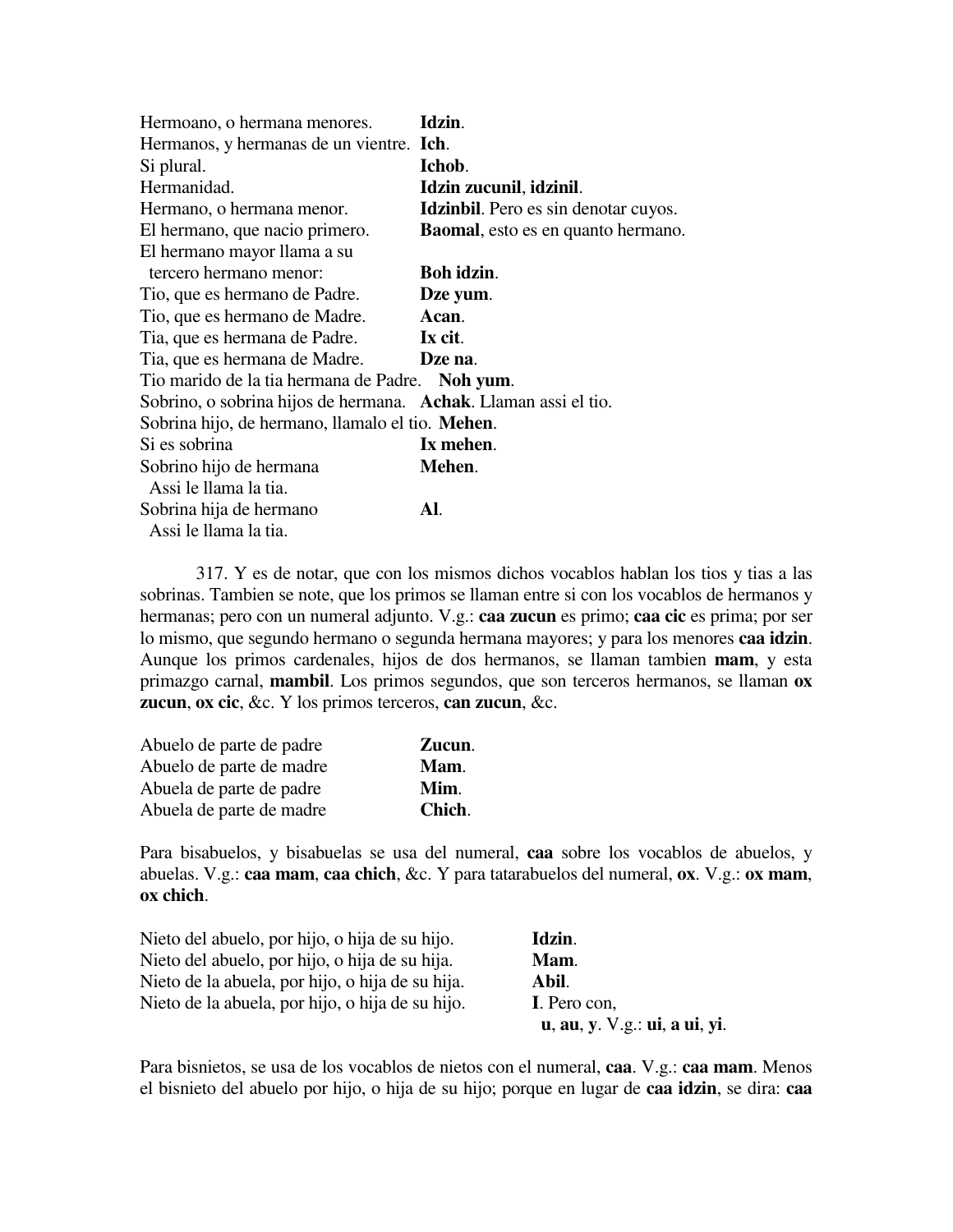**mehen**. Para tataranietos se usa del numeral, **ox**, sobre los mesmos vocablos. V.g.: **ox mam**, &c. Menos en el primero, que es **idzin**, porque en su lugar se dira: **ox mehen**.

| Cuñado hermano de la muger.                         | Bal.                                  |
|-----------------------------------------------------|---------------------------------------|
| Cuñado, o cuñada, de varon a muger,                 |                                       |
| o de muger a varon.                                 | Mu.                                   |
| Cuñadas entre si.                                   | Haauan.                               |
| Suegro del marido, por Padre de su muger.           | Haan.                                 |
| Suegro de la muger, por Padre de su marido.         | Noh yum.                              |
| Suegra del marido, por Madre de su muger.           | Ix haan.                              |
| Suegra de la muger, por Madre de su marido. Noh co. |                                       |
| Consuegros, y consuegras entre si.                  | Hachil.                               |
| Yerno de la suegra, Madre de la muger.              | Haan.                                 |
| Yerno del suegro, Padre de la muger.                | Haan.                                 |
| Nuera, por el Padre, y Madre del marido.            | Ilib.                                 |
| Marido.                                             | Ychin.                                |
| Muger.                                              | Atan.                                 |
| Pariente, denotando cuyo.                           | Onel.                                 |
| No denotando cuyo.                                  | Onelbil.                              |
| Parentezco, o deudez, por deudo.                    | Onelil, macil, tabal, o tabanil.      |
| Consanguineo.                                       | Et kikel, tabal.                      |
| Consanguinidad.                                     | Et kikelil, tabanil.                  |
| Afinidad.                                           | Mamob, mamilob, mamil than.           |
| Parentezco contraido por casamiento.                | Maminah, mamintah.                    |
| Casamiento.                                         | Dzocol beelil, mach kabil, o atancil. |
| Casarse el varon.                                   | Atancal.                              |
| Casarse la muger.                                   | <b>Y</b> chamcal.                     |
| Casadero varon, o muger.                            | Topp zakabyen, o bukyen.              |
| Casadero varon.                                     | Atanben.                              |
| Casadera muger.                                     | Ychamben.                             |
| Casarse el viudo, o viuda.                          | Chuyba, chuybancal.                   |
| Casado segunda vez.                                 | Ah chuyba.                            |
| Casada assi.                                        | Ix chuyba.                            |
| Casarse la primera vez el varon.                    | Yax atancal.                          |
| Casarse la primera vez la muger.                    | Yax ichamcal.                         |
| Novio.                                              | Haancab.                              |
| Novia.                                              | Ilibtzil.                             |
| Engendrar la muger, o concebir.                     | Hic£nab, yombal.                      |
| Pariente de parte de Padre.                         | Yumlal.                               |
| Pariente de parte de Madre.                         | Naalal.                               |
| Parir.                                              | Alancal.                              |
| Parida.                                             | Ix al.                                |
| Patrizar, o parecerse a su Padre.                   | Yumla.                                |
| Matrizar, o parecerse a su Madre.                   | Naala.                                |
| Grado de parentezco.                                | Dzac.                                 |
| Casta, linage, genelogia por linea recta.           | C£ibal.                               |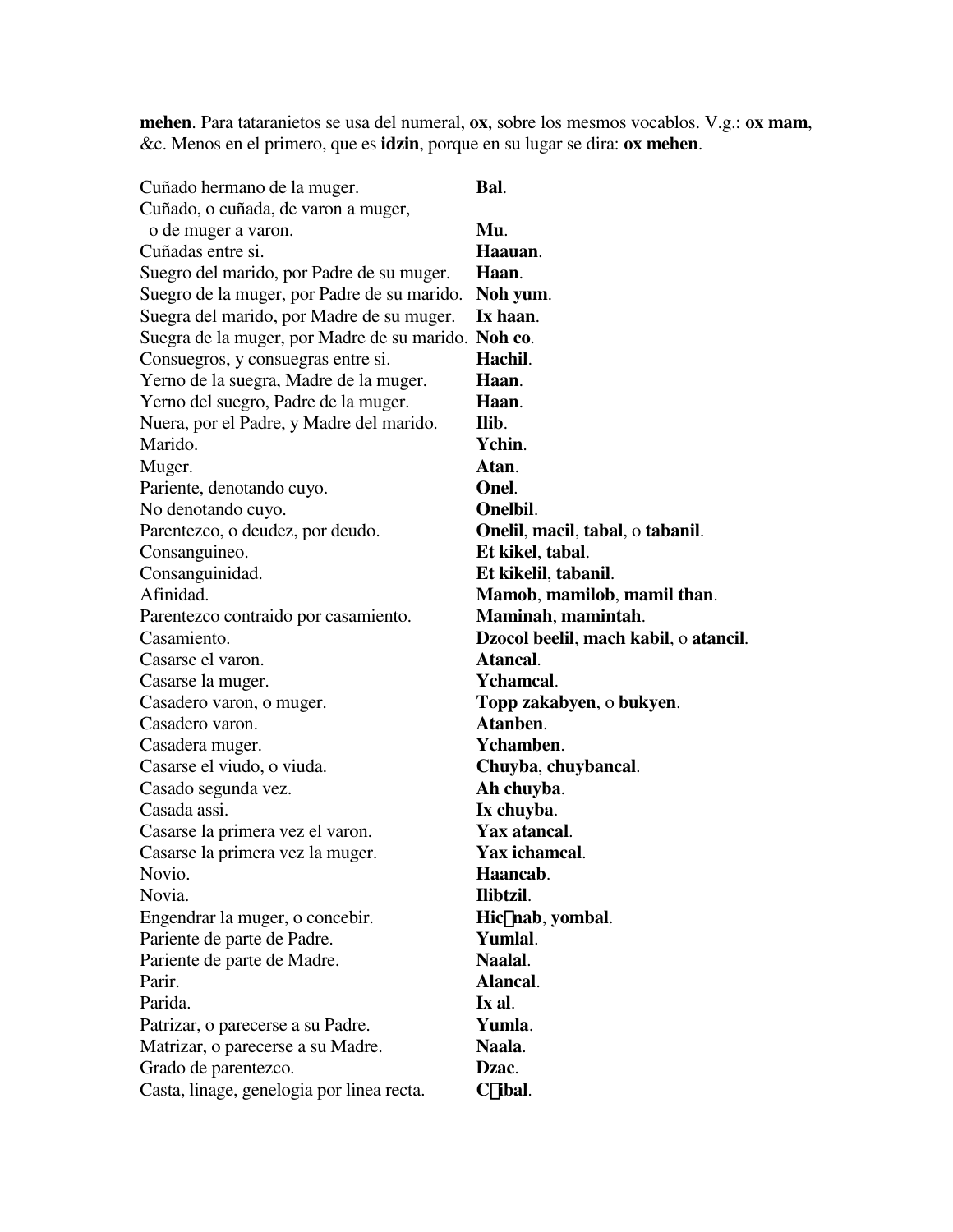Linage por sangre, o consanguinidad. **Olom**, **olomil**, **olomteil**. Generacion de donde uno desciende. **Ziyan**. Generacion por via recta de Padre. **C£ibal**. Generacion por via recta de Madre. **Dzacab**.<br> **Generacion por ascendencia. Tan c£ibal**, o **ziyan**. Generacion por ascendencia. Generacion por descendencia. **Pach c**£**ibal**, **cab c**£**ibal**,

Linea. **Thol**, **tholil**, **tholol**. Linea recta. **Toh thol**, o **hun toh beil**. Linea transversal, o colateral. **Tholet xaxbil**. Linage por calidad, condicion, estimacion, o ser de alguno **Cobol**.

 **xotemal**, **xab**, **xabal**. V.g.: **u xabal Adan**, la generacion de Adan. Linea desigual. **Tholtamlamcot**, o **tholtamlahob**.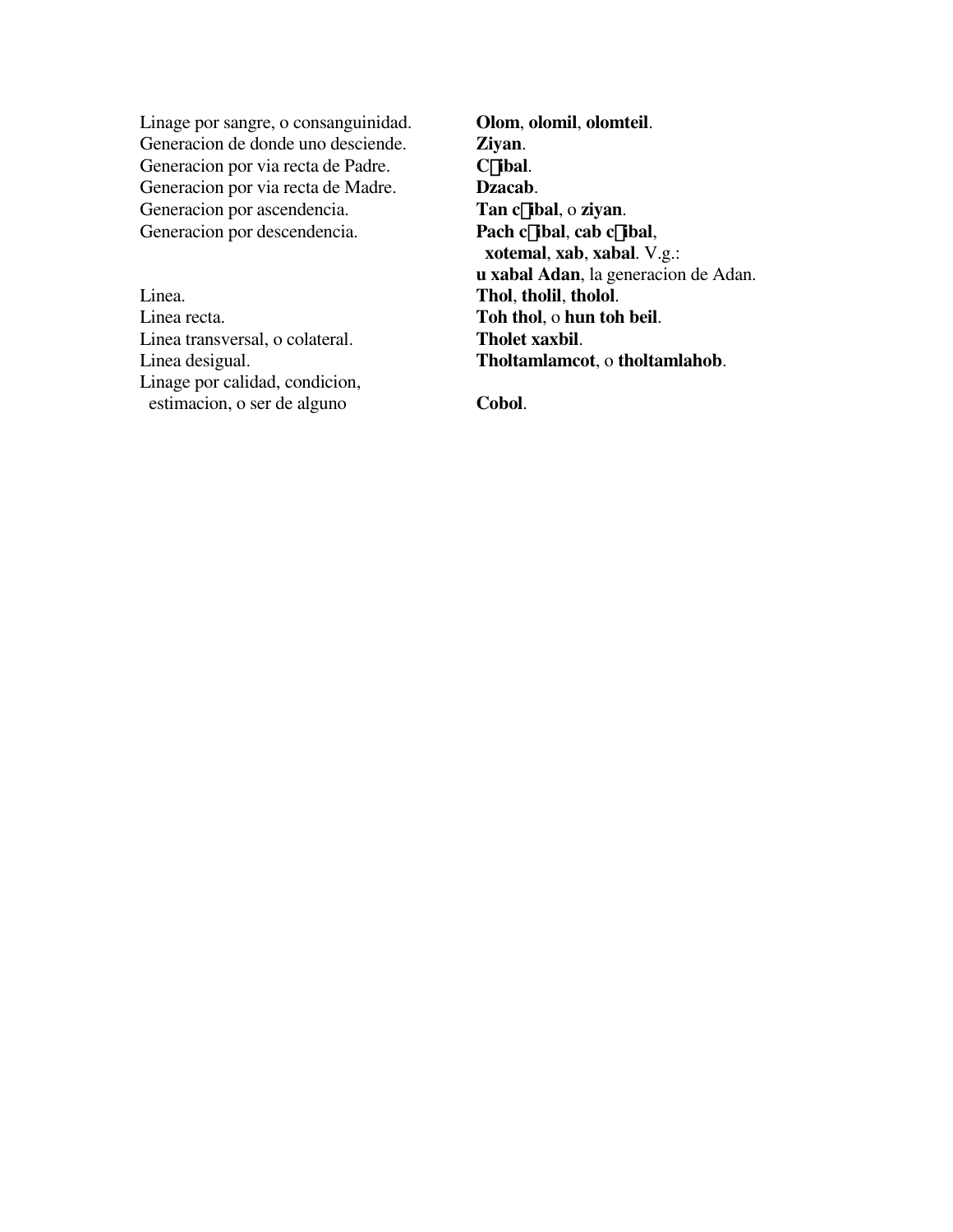## Kinship Terms in Korean From: https://www.fluentu.com/blog/korean/family-in-korean/

How to Refer to Family Members in Korean Children (아이들, *ah-ee-deul)* 아들 *(a-deul)* — son 딸 *(ddal)* — daughter  $\circ$   $\circ$  *(ah-ee)* — child (one)

Parents (부모, *bu-mo)* 어머니 *(uh-muh-ni)* / 엄마 (*uhm-ma)* — mother / mom 아버지 *(ah-buh-ji)* / 아빠 (*ah-ppa)* — father / dad

These terms apply to both biological and in-law parents, although there are specific terms to point out parents-in-law when you're speaking about them.

Grandparents (조부모, *jo-bu-mo)* 할아버지 *(ha-ra-buh-ji)* — grandfather 할머니 *(hal-muh-ni)* — grandmother

To be more formal when addressing your grandparents, you can add a 님 to the end to make 할아버님 or 할머님.

Spouses (배우자, *beh-oo-ja)* 남편 *(nam-pyun)* — husband 아내 *(ah-neh)* — wife

These are what you'd call your spouses when you're talking about, not with, them. Normally, Korean couples refer to each other with other terms of endearment or pet names.

One of these terms is 여보 (*yuh-bo)* which essentially translates to "darling" or "sweetheart." This term is used exclusively by married couples. If a younger or unmarried couple uses this term, they're trying to be cutesy or pretend to be married.

Another common term of endearment is 당신 (*dang-shin),* which basically means "you." However, take note: this term should *only* be used to directly address a spouse. If you use it to mean "you" in any other context, it can be seen as offensive.

Siblings (형제자매, *hyung-jeh-ha-meh)*

형 *(hyung)* — older brother for male

오빠 *(o-ppa)* — older brother for female

누나 *(nu-na)* — older sister for male

언니 *(un-ni)* — older sister for female

남동생 *(nam-dong-seng)* — younger brother

여동생 *(yuh-dong-seng)* — younger sister

Here's our first look at how honorifics will differ based on the gender of the speaker.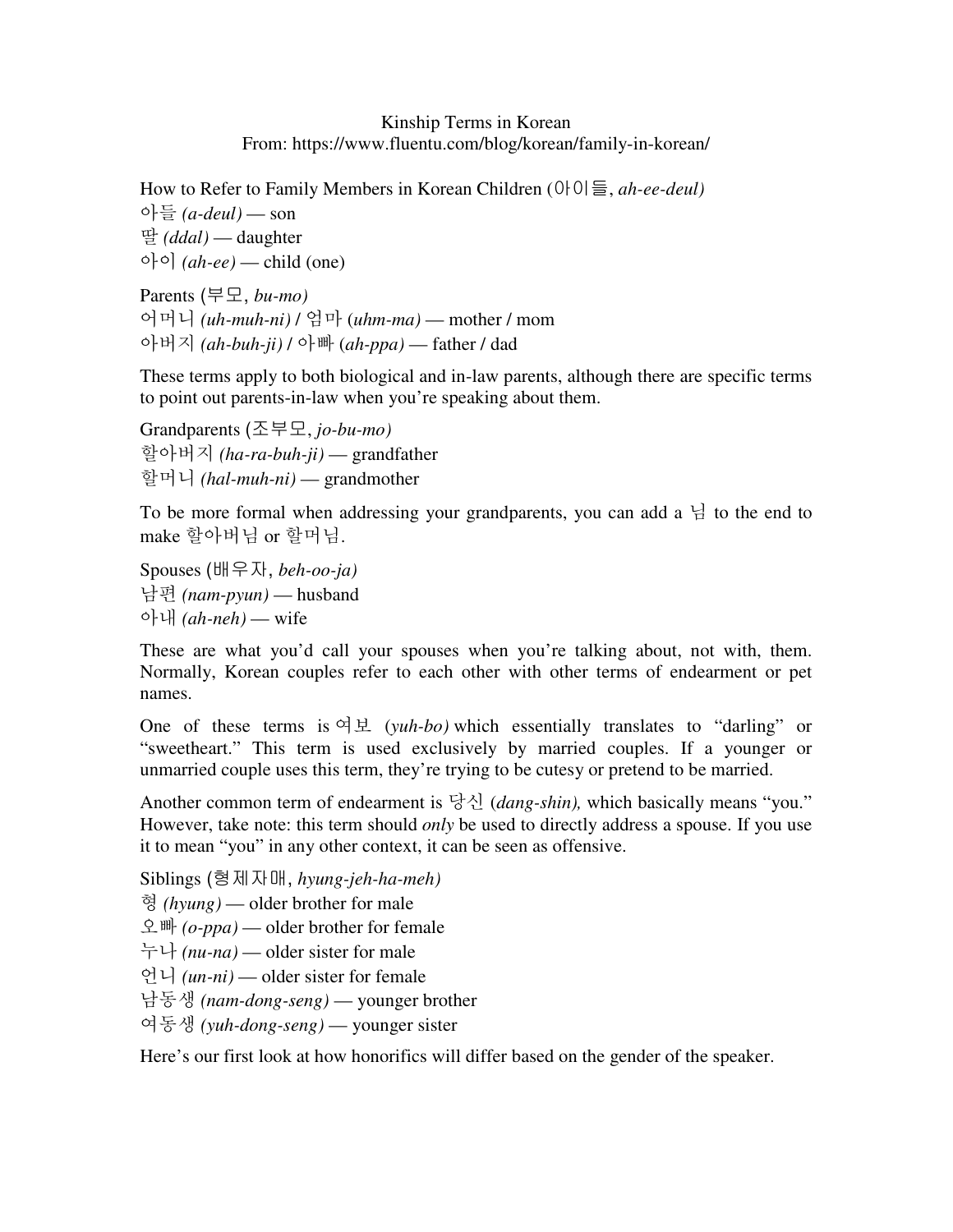If you're at all familiar with Korean drama shows, or K-dramas, you probably already know these constraints. Unless jokingly, a Korean girl wouldn't call her older brother 형 or a Korean boy call his older sister 언니.

These honorifics are also usable for non-blood-related individuals if they're close enough to you. Nowadays, they also are used flirtatiously.

For the younger siblings, note that  $\mathcal{F} \mathcal{Y}$  itself means "younger sibling" and has no single gender attached to it, so you can actually just refer to your younger sibling with 동생 if the gender distinction isn't necessary. The character before it denotes the gender of the sibling: 남 for boy originates from 남자 (*nam-ja,* "man/boy") and the 여 from 여동생 originates from 여자 (*yuh-ja,* "lady/girl").

Your Biological Siblings' Spouses If you're male, use:

형수 *(hyung-soo)* — older brother's wife

매형 *(meh-hyung)* — older sister's husband

제수씨 *(je-su-ssi)* — younger brother's wife

매제 *(meh-je)* — younger sister's husband

If you're female, use:

새언니 *(seh-un-ni)* — older brother's wife

형부 *(hyung-bu)* — older sister's husband

올케 *(ol-kke)* — younger brother's wife

제부 *(je-bu)* — younger sister's husband

Yes, the gender distinctions in sibling titles still apply for your siblings-in-law! If you're close enough to them, you can just address them with the typical sibling titles without the specifying preceding character.

If you're feeling overwhelmed, don't worry: most Koreans aren't even familiar with these terms, especially younger Koreans. They're good to know, but it's okay if you can't keep them straight.

Extended Family (대가족, *dae-ga-jok)*

사촌 *(sa-chon)* — cousin (typically, address them with standard sibling titles listed above)

조카 *(jo-ka)* — nephew

조카딸 *(jo-ka-ddal)* — niece

손자 *(son-ja) —* grandson

손녀 *(son-nyuh)* — granddaughter

Maternal side (외가, *oe-ga)*

이모 *(ee-mo)* — aunt / mother's sister

이모부 *(ee-mo-bu)* — uncle / mother's sister's husband

외삼촌 *(oe-sam-chon)* — uncle / mother's brother (age not relevant)

외숙모 *(oe-sook-mo)* — aunt / mother's brother's wife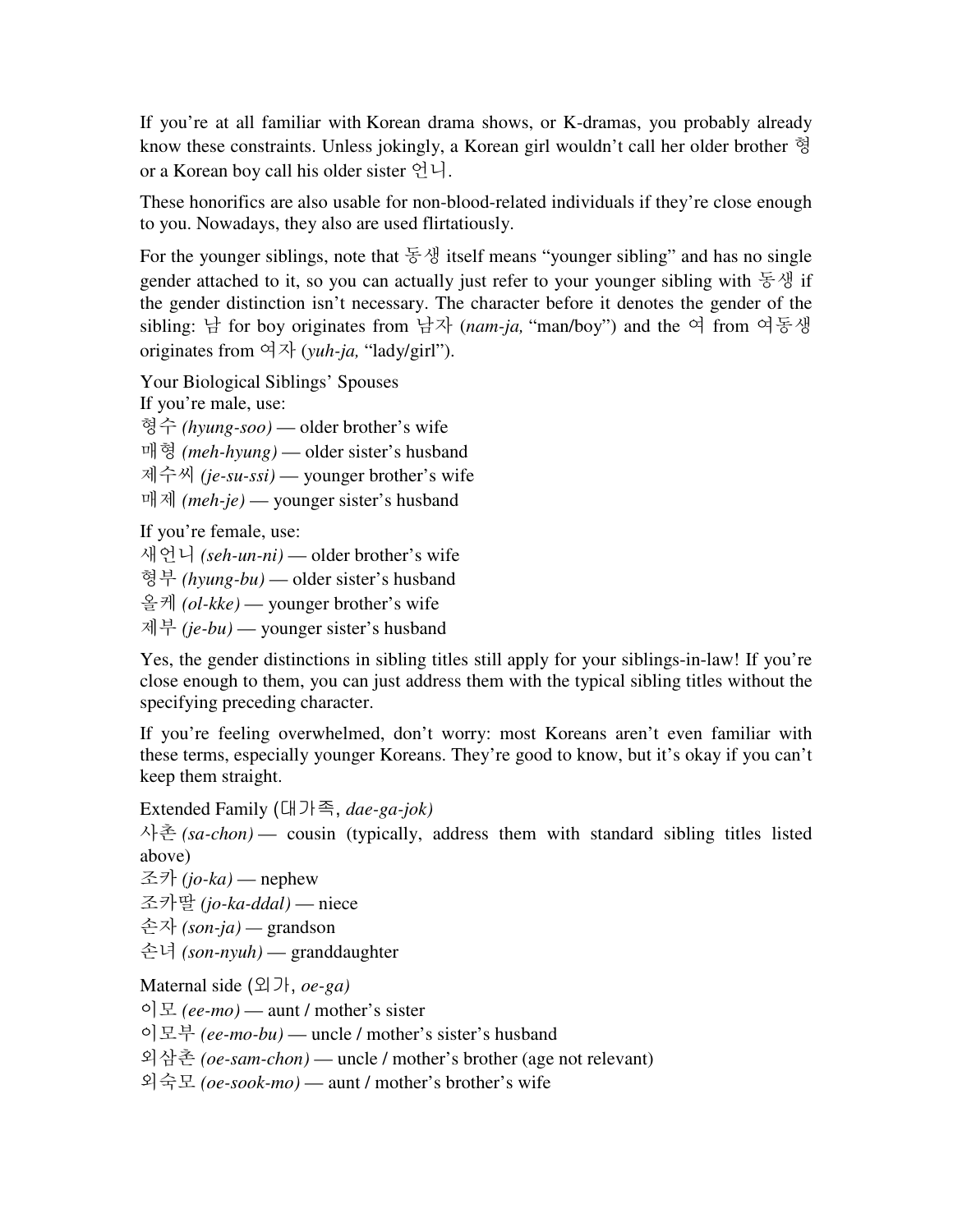Paternal side (친가, *chin-ga)*

고모 *(go-mo)* — aunt / father's sister (younger or older)

고모부 *(go-mo-bu)* — uncle / aunt's husband

삼촌 *(sam-chon) —* uncle / father's brother (younger and unmarried)

작은아버지 *(jag-eun-ah-buh-ji)* or 작은 아빠 *(jag-eun ah-ppa)* — uncle / father's brother (younger, usually married)

큰아버지 *(keun-ah-buh-ji)* or 큰아빠 *(keun-ah-ppa) —* uncle / father's brother (older, unmarried or married)

숙모 *(sook-mo)* — aunt / father's brother's wife (generalized). To specify:

큰어머니 *(keun-uh-muh-ni)* or 큰엄마 *(keun-uh-ma)* — aunt / father's older brother's wife

작은어머니 *(jag-eun-uh-muh-ni)* or 작은엄마 *(jag-eun-uhm-ma)* — aunt / father's younger brother's wife

As a quick note: these are the words you'd use as the child of your mother and father. As a child, you'd call your father's side of the family 친가, but your mother can refer to her own family as  $\{1\}$  as well, whereas you'd say  $\{9\}$  for the same group of people. Keep that in mind!

You probably also notice that there's more complication with naming your father's brothers. When talking about them, one would normally attach Korean ordinal numbers to the title, which designate their order in age.

For example, the very eldest paternal uncle would be 큰아버지, the second eldest paternal uncle would be called 둘째 큰아버지, the third eldest 셋째 큰아버지, and so on.

This also applies for your father's younger brothers, though you'd use 작은아버지 instead of 큰아버지.

If you're wondering why this special treatment exists specifically for the male portion of the paternal side, part of it is likely due to those traditional Confucian principles mentioned before, which also put an emphasis on the role of the man within the family.

```
In-laws (사돈, sa-don)
사위 (sa-wi) — son-in-law 
surname of son-in-law + \forall \exists (suh-bang) — son-in-law (when directly addressed)
며느리 (myuh-neu-ra) — daughter-in-law (when speaking about her to someone else) 
애기야 (eh-gi-ya) — daughter-in-law (when directly addressed)
```
Husband's side

These are the terms that a wife would use to refer to her in-laws.

Husband's Parents: 시아버지 *(shi-ah-buh-ji)* — husband's father / wife's father-in-law 시어머니 *(shi-uh-muh-ni)* — husband's mother / wife's mother-in-law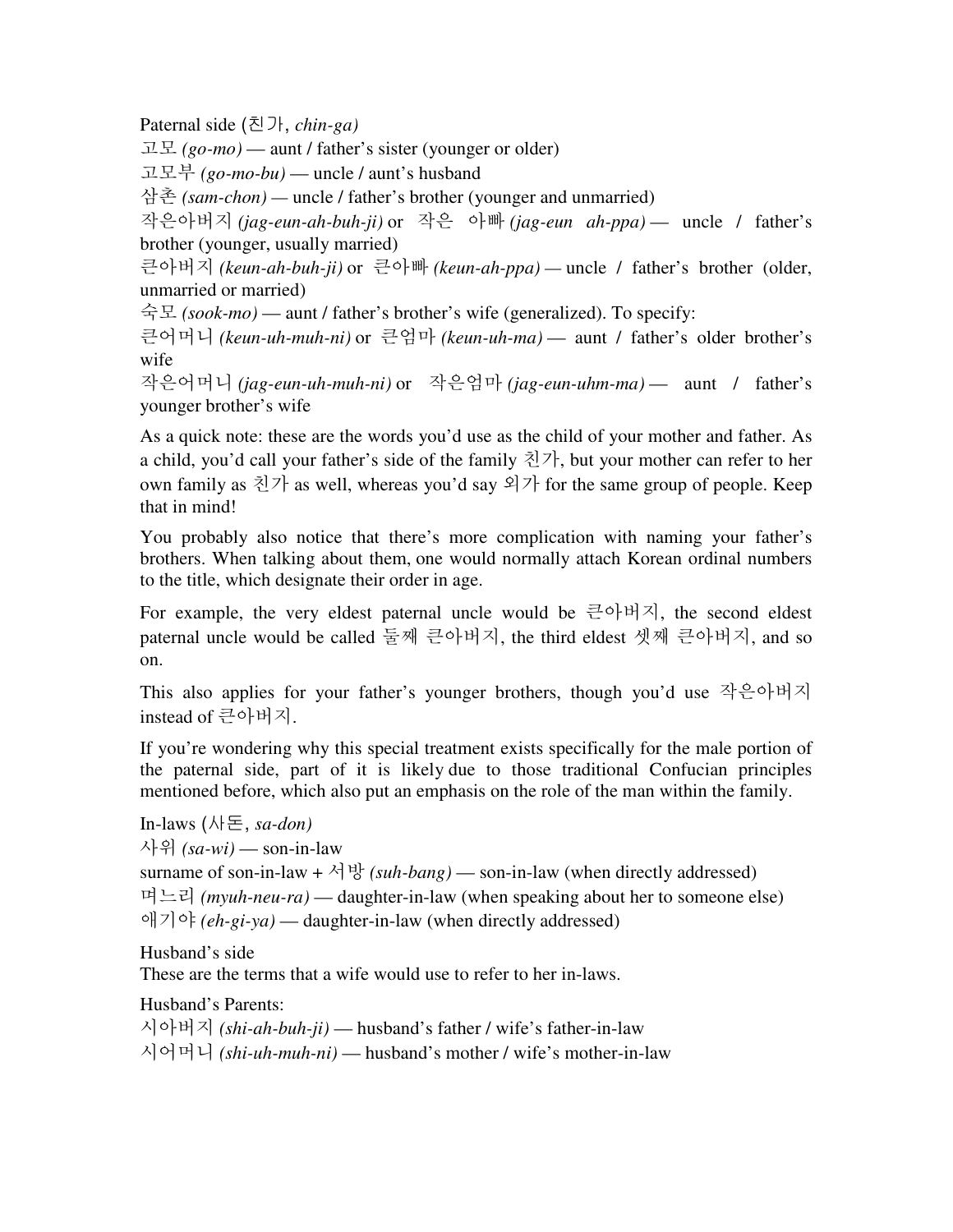When you're talking to your parents-in-law, you'd still refer to them with the standard 어머니 or 아버지, although you'd probably tack on the more formal 님 to show more respect.

Husband's Siblings:

도련님 *(do-ryun-nim)* — husband's younger, unmarried brother

아주버님 *(ah-ju-buh-nim)* — husband's older brother (This also means the husband of a wife's older sister.)

형님 *(hyung-nim)* — husband's older sister or husband's brother's wife

동서 *(dong-suh)* — husband's younger or older brother's wife (If the 동서 is older than the wife, the wife may also call her 형님.)

아가씨 *(ah-ga-ssi)* — husband's younger sister

서방님 *(suh-bang-nim)* — husband's married younger brother / husband's sister's husband (서방님 may also be used as just meaning "husband.")

Wife's side

These are the terms that a husband would use to refer to his in-laws.

Wife's Parents:

장인 *(jang-in)* — wife's father / husband's father-in-law

장모님 *(jang-mo-nim)* — wife's mother / husband's mother-in-law

Again, you'd probably address your wife's in-law parents with the standard 어머니 or 아버지 with the addition of 님 for respect.

Wife's Siblings:

처남 *(chuh-nam)* — wife's younger brother

형님 *(hyung-nim)* — wife's older brother

동서 *(dong-suh)* — wife's sister's husband

처제 *(chuh-je)* — wife's younger sister

처형 *(chuh-hyung)* — wife's older sister

사돈 is a term commonly used by older generations to refer to in-laws, and it can be used for when you're not speaking to your family. It can come off as rude if, say, a son-in-law addressed his in-law parents directly as  $\lambda \geq$ , so it's recommended you don't do so to your own in-laws.

While you'd refer to your parents-in-laws with 어머니 or 아버지, for the most part, you'd keep the titles for the siblings as is whether you're a wife or husband.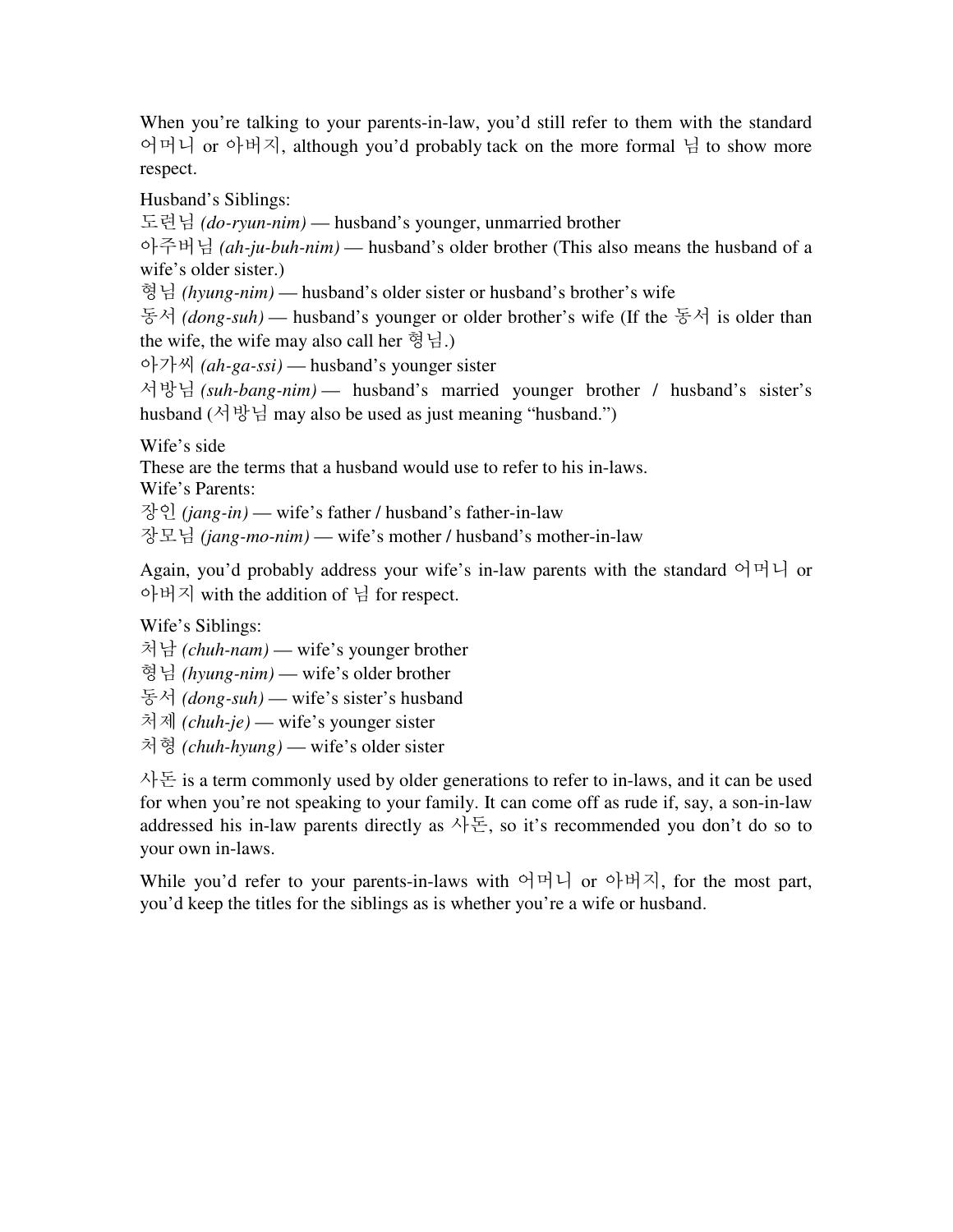# Appendix B

# Comparison of Mayan and Korean family names

My father-in-law always remarked to me that he found it interesting that Mayan family name and Korean family name sounded so much alike.

| Mayan      | Korean            |                        |
|------------|-------------------|------------------------|
| <b>Bak</b> | 박                 | Bak / Park             |
| Be         | 배                 | Bae                    |
| Bec        | 백                 | <b>Baek</b>            |
| Can        | 간                 | Kan                    |
| Coh        | 卫                 | Ko                     |
| Che        | 채                 | Chae                   |
| Chi        | 지                 | Chi                    |
| Choh       |                   | Cho                    |
| Chu        | 조 주 추 한 호 후       | Chu                    |
| Chu        |                   | Chu                    |
| Han        |                   | Han                    |
| Ho         |                   | Ho                     |
| Hu         |                   | Hu                     |
| Hu         | 허                 | Heo                    |
| Kin        | 김                 | Kim                    |
| Koh        | 고                 | Ko                     |
| Ku         | 구                 | Ku                     |
| Mo / Moo   | 모                 | Mo                     |
| Na / Nah   | 나                 | Na                     |
| Noh        | 노                 | N <sub>o</sub>         |
| Tah        | 다                 | Ta                     |
| Te         | 태                 | Tae                    |
| To         | 도                 | To                     |
| Uh         | $\frac{\circ}{T}$ | $\mathbf U$            |
| Un         |                   | $\mathop{\mathrm{Un}}$ |
| Uuh        |                   | <b>Woo</b>             |
| Ya         | · 운<br>아야         | Ya                     |
| Zan        | 산                 | San                    |
| Zum        | 순                 | Sun                    |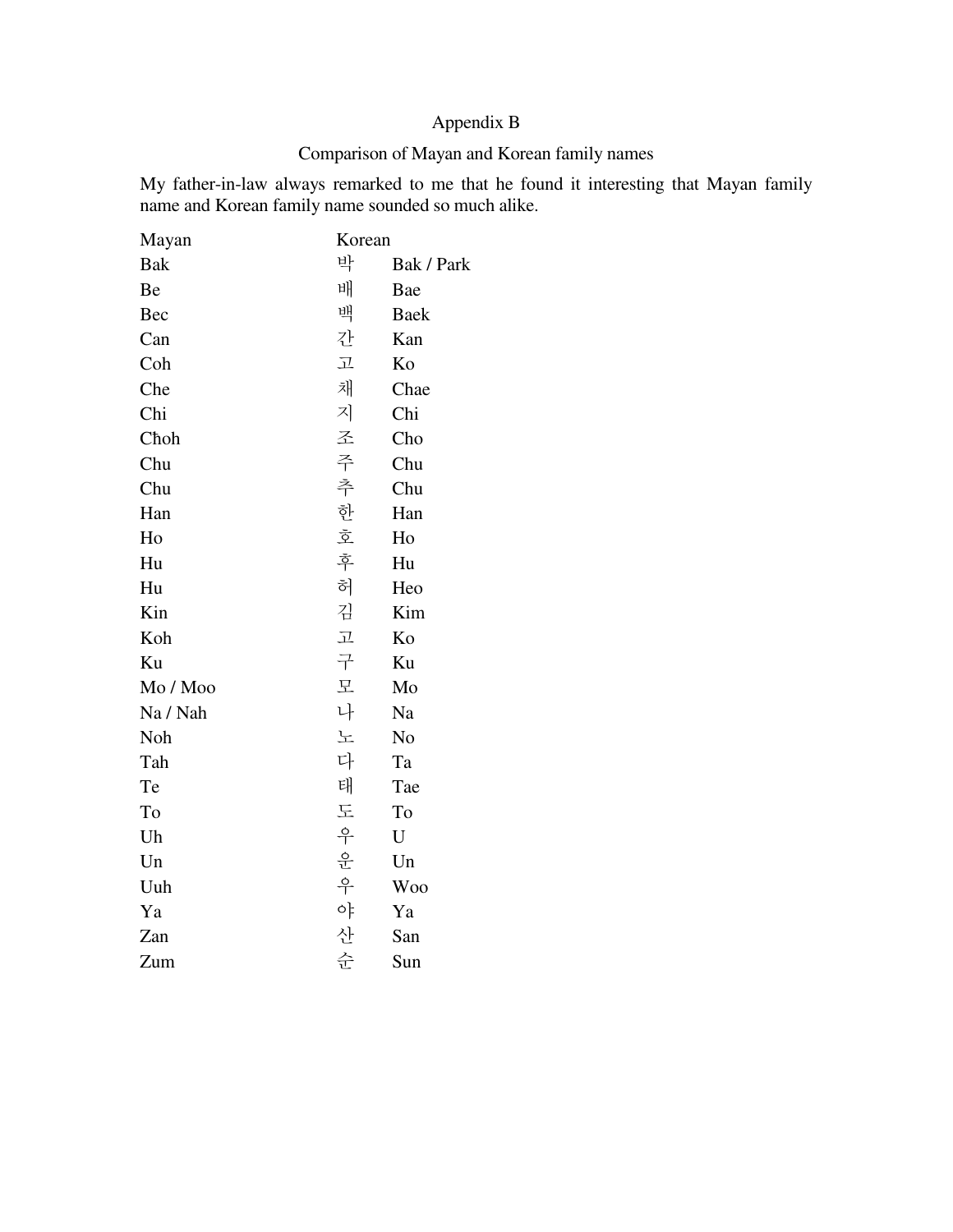Appendix C Examples of Similar Board Games



THE ENTERING AND EXIT PLACES AT THE TOP AND BOTTOM ARE MARKED<br>LIKE THOSE OF SUNRISE AND SUNSET ON THE EAST AND WEST OF THE<br>KOREAN MAP.

Illustration from A Korean Map of the World by Stewart Culin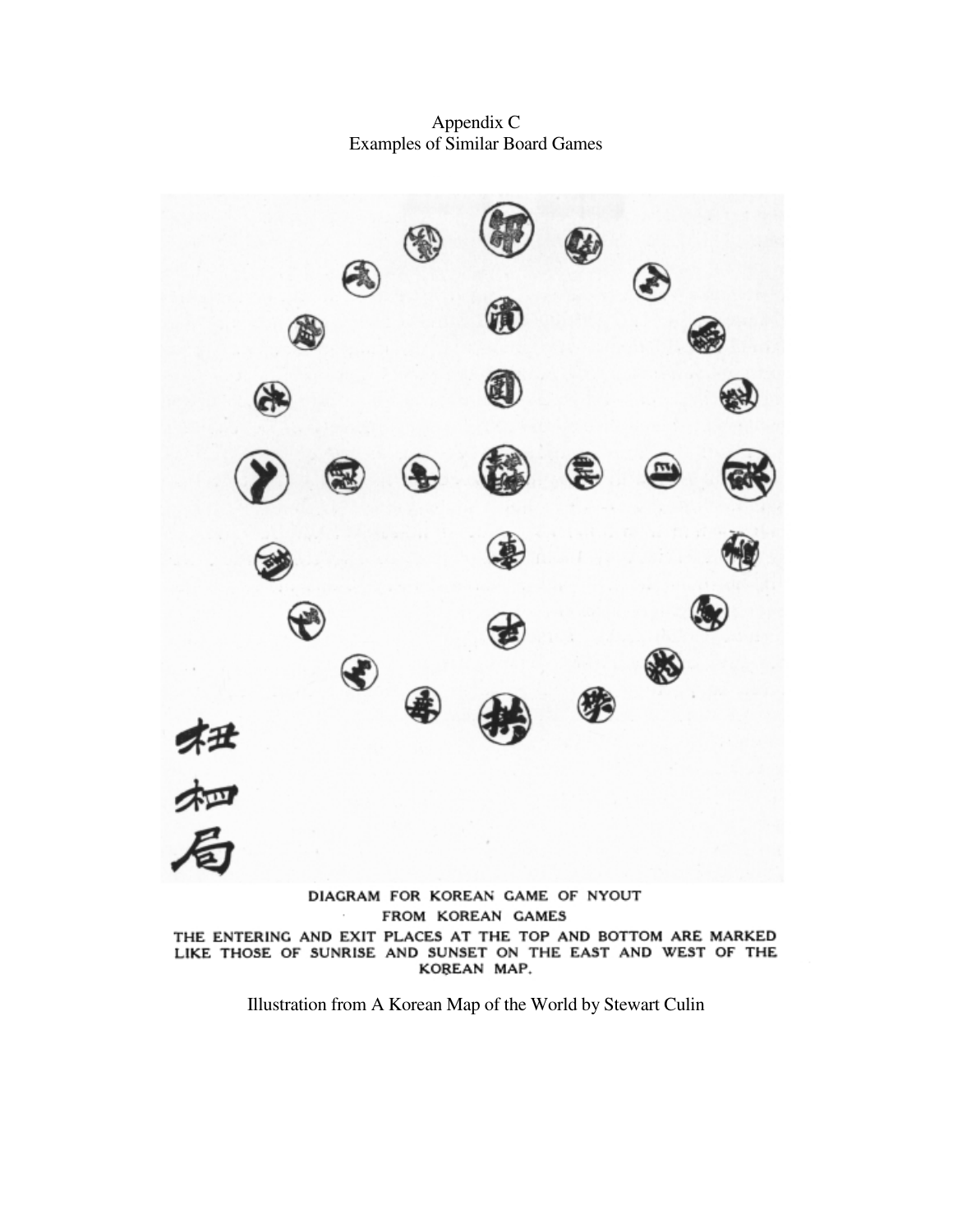

Circular representation of 윷놀이 Illustration from https://healingnara.tistory.com/85



Northwest Mexican Indian game Illustration from Ancient American Board Games by Thierry Depaulis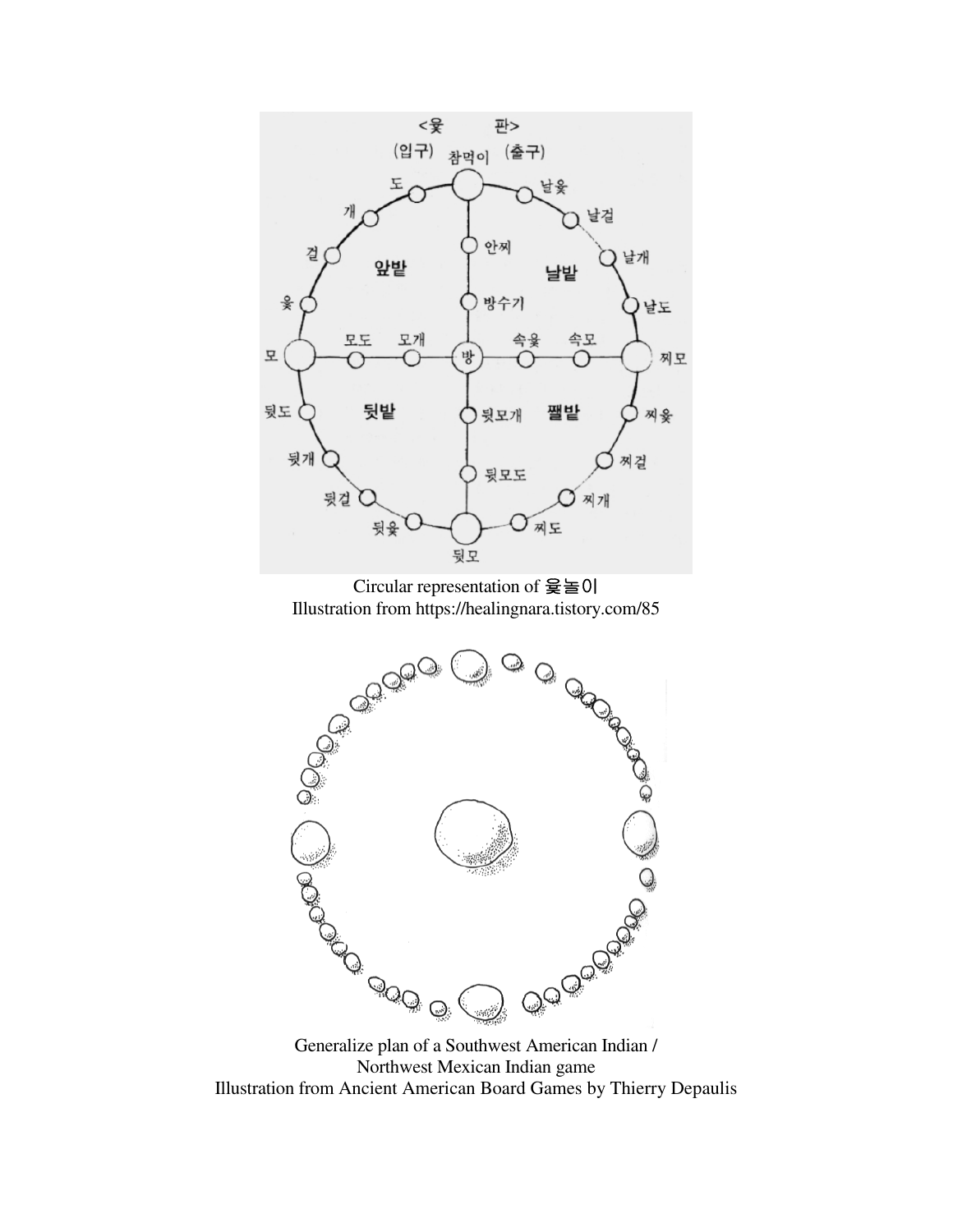

Circular Patollis Illustration from Ancient American Board Games by Thierry Depaulis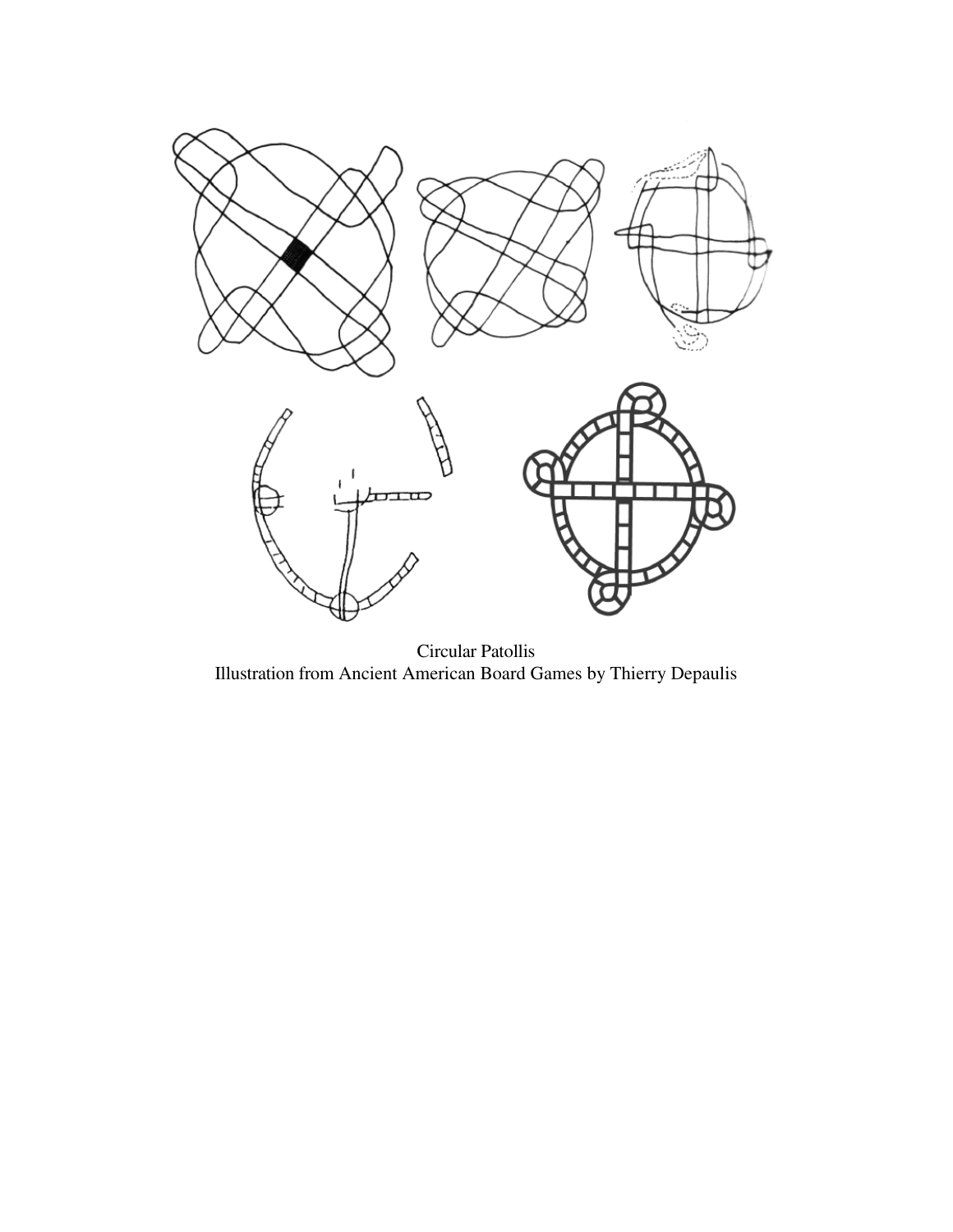

Rectangular representation of 윷놀이 Illustration from https://healingnara.tistory.com/85







Rectangular versions of Patolli found in Mayan ruins Illustration from Ancient American Board Games by Thierry Depaulis